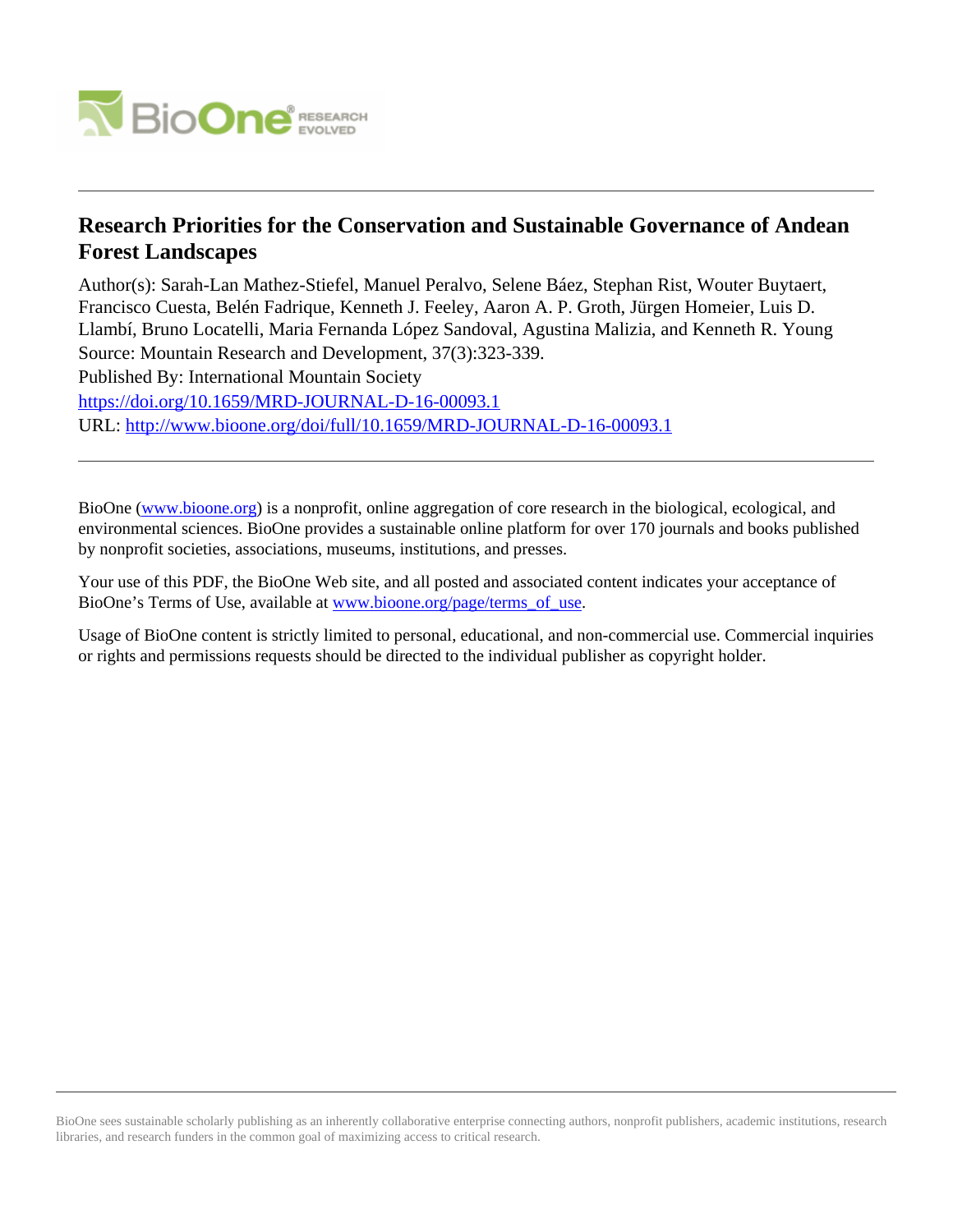# Mountain Research and Development (MRD)

An international, peer-reviewed open access journal published by the International Mountain Society (IMS) www.mrd-journal.org

# Research Priorities for the Conservation and Sustainable Governance of Andean Forest Landscapes

Sarah-Lan Mathez-Stiefel<sup>1,2,</sup>\*, Manuel Peralvo<sup>3</sup>, Selene Báez<sup>3,4</sup>, Stephan Rist<sup>1</sup>, Wouter Buytaert<sup>5</sup>, Francisco Cuesta<sup>3,6</sup>, Belén Fadrique<sup>7</sup>, Kenneth J. Feeley<sup>7</sup>, Aaron A. P. Groth<sup>8</sup>, Jürgen Homeier<sup>9</sup>, Luis D. Llambi<sup>10</sup>, Bruno Locatelli<sup>11,12</sup>, Maria Fernanda López Sandoval<sup>13</sup>, Agustina Malizia<sup>14</sup>, and Kenneth R. Young<sup>8</sup>

- Corresponding author: [sarah-lan.stiefel@cde.unibe.ch](mailto:sarah-lan.stiefel@cde.unibe.ch)
- <sup>1</sup> Centre for Development and Environment (CDE), University of Bern, Hallerstrasse 10, 3012 Bern, Switzerland
- <sup>2</sup> World Agroforestry Centre (ICRAF), c/o International Potato Center, Avenida La Molina 1895, PO Box 1558, Lima, Peru
- <sup>3</sup> Consortium for the Sustainable Development of the Andean Ecoregion (CONDESAN), German Aleman E12-123 and Carlos Arroyo del Rio,
- 
- 170504 Quito, Ecuador<br><sup>4</sup> Instituto de Ciencias Biológicas, Escuela Politécnica Nacional del Ecuador, Ladrón de Guevara E11-253, 170517 Quito, Ecuador<br><sup>5</sup> Civil and Environmental Engineering and Grantham Institute for Cl
- Building, SW7 2AZ London, United Kingdom<br><sup>6</sup> Palaeoecology & Landscape Ecology, Institute for Biodiversity & Ecosystem Dynamics (IBED), University of Amsterdam, 1090 GE Amsterdam, The Netherlands
- $^7$  Department of Biology, University of Miami, Coral Gables, FL 33146 USA
- Department of Geography and the Environment, University of Texas, Austin, TX 78712, USA
- <sup>9</sup> Plant Ecology and Ecosystem Research, University of Göttingen, Unter Karspüle 2, 37073 Göttingen, Germany<br><sup>10</sup> Instituto de Ciencias Ambientales y Ecológicas, Universidad de Los Andes, Mérida 5101, Venezuela<br><sup>11</sup> Agric
- 
- 
- $^{12}$  Centre for International Forestry Research (CIFOR), c/o Centro Internacional de la Papa, Avenida La Molina 1895, La Molina, Peru
- <sup>13</sup> Facultad Latinoamericana de Ciencias Sociales (FLACSO)–Ecuador, Calle La Pradera E7-174 y Avenida Diego de Almagro, 170201 Quito, Ecuador
- <sup>14</sup> Instituto de Ecología Regional (IER), Universidad Nacional de Tucumán, & Consejo Nacional de Investigaciones Científicas y Técnicas, Casilla de Correo 34, CP 4107 Yerba Buena, Tucumán, Argentina

 $^\circ$  2017 Mathez-Stiefel et al. This open access article is licensed under a Creative Commons Attribution 4.0 International License [\(http://](http://creativecommons.org/licenses/by/4.0/) [creativecommons.org/licenses/by/4.0/](http://creativecommons.org/licenses/by/4.0/)). Please credit the authors and the full source.

The long-term survival of Andean forest landscapes (AFL) and of their capacity to contribute to sustainable development in a context of global change requires integrated adaptation and mitigation responses informed by a thorough understanding of the dynamic and complex interactions between their ecological and social components. This article proposes a research agenda that can help guide AFL research efforts for the next 15 years. The agenda was developed between July 2015 and June 2016 through a series of workshops in Ecuador, Peru, and Switzerland and involved 48 researchers and development experts working on AFL from different disciplinary perspectives. Based on our review of current research and identification of pressing challenges for the conservation and sustainable governance of AFL, we propose a conceptual framework that draws on sustainability sciences and social–ecological systems

research, and we identify a set of high-priority research goals and objectives organized into 3 broad categories: systems knowledge, target knowledge, and transformation knowledge. This paper is intended to be a reference for a broad array of actors engaged in policy, research, and implementation in the Andean region. We hope it will trigger collaborative research initiatives for the continued conservation and sustainable governance of AFL.

Keywords: Andes; social-ecological systems; global change; sustainable development; transdisciplinary research; Sustainable Development Goals; Agenda 2030.

Peer-reviewed: June 2017 Accepted: July 2017

## Introduction

The Andean mountain range extends for about 7000 km from Venezuela to Argentina and contains exceptional biodiversity. A triple pattern of decrease in temperature with increasing elevation, decrease in precipitation from the equator to lower southern latitudes, and variation in

the geological history of Andean uplift results in extremely high biological diversity and explains the unique rapid succession of ecosystems and life forms found in the region (Parsons 1982; Lauer 1993; Josse et al 2009). High levels of species diversity and endemism in the region result not only from environmental heterogeneity, but also from complex evolutionary processes (Killeen et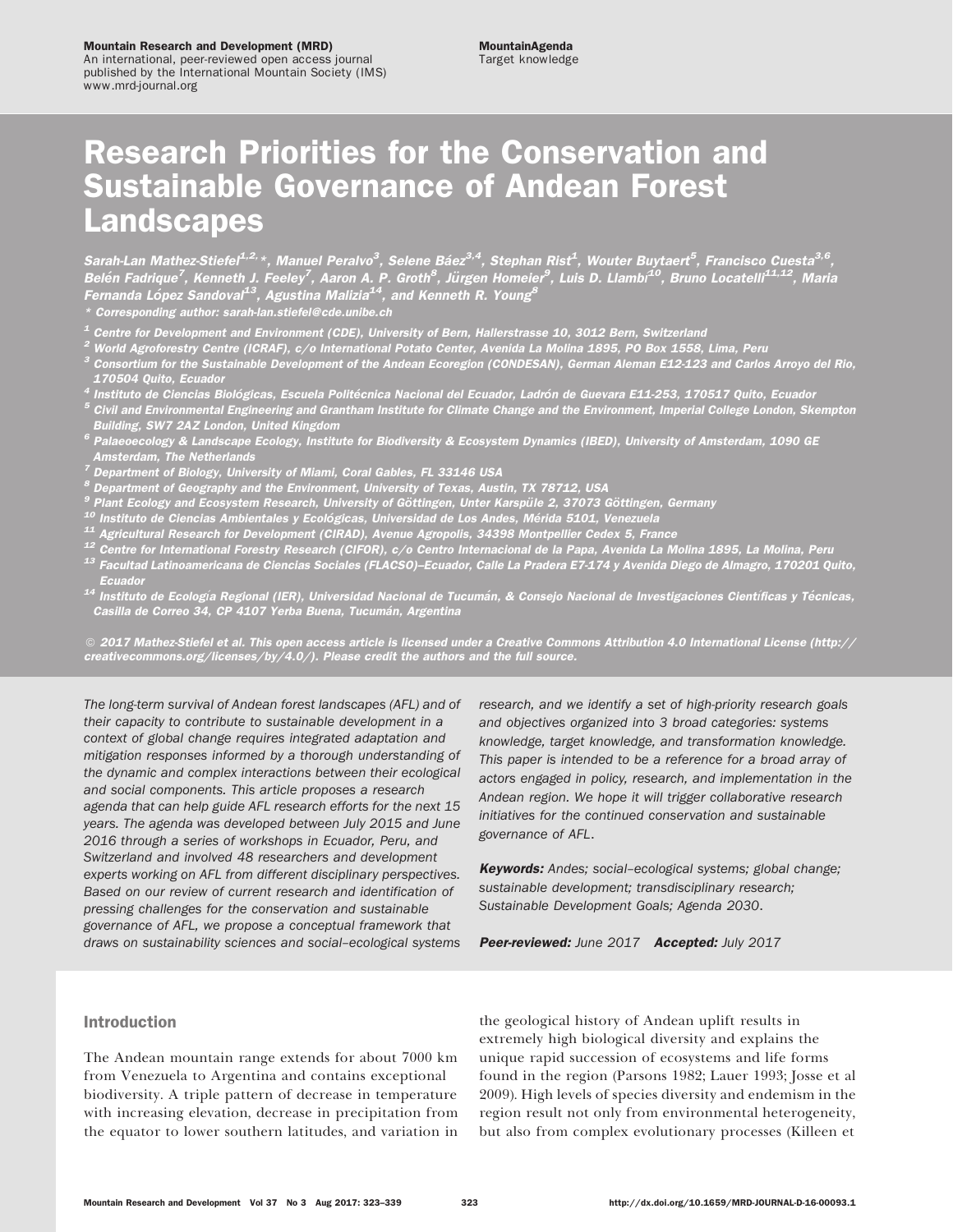al 2007). In consequence, the Andes support the highest species richness of vascular plants, birds, and amphibians of Earth's biodiversity hotspots, and the region ranks second in reptile diversity (Myers et al 2000; Meyer et al 2015).

In this paper, Andean forests are defined as montane forests located between 500 m above sea level and the tree line, including tropical and subtropical forests of the central and northern Andes, as well as the temperate and Mediterranean forests found in the southern Andes (Cuesta et al 2009; Table 1 provides a glossary of terms used in this paper). The region's high biological diversity is mirrored by historical and current patterns of human occupation that have generated complex mosaics of social and ecological systems. As a result of the interaction between these systems, Andean forest landscapes (AFL) are heterogeneous areas that present remnants of Andean forest ecosystems interspersed with land-cover categories of anthropogenic origin (Mathez-Stiefel et al 2017).

The unique biophysical and socioeconomic features of AFL qualify them as global priorities for conservation and sustainable management efforts and make target 15.4 of the United Nations (UN) Sustainable Development Goals (SDGs) specifically relevant to them: ''By 2030, ensure the conservation of mountain ecosystems, including their biodiversity, in order to enhance their capacity to provide benefits that are essential for sustainable development'' (United Nations General Assembly 2015: 25). About 60 million people depend directly or indirectly on the ecosystem services provided by AFL (eg provision of timber, food, medicine, and fuelwood; local climate and water regulation; global climate regulation through carbon fixation and storage; and protection against natural disasters) (Cincotta et al 2000). Andean metropolises such as Bogota, La Paz, Quito, and Santiago de Chile have grown exponentially during the last decades and depend on the integrity of their surrounding ecosystems, particularly forests (Parsons 1982). As such, AFL are crucial to achieving many of the SDGs for the Andean region, including poverty reduction, increased food security, improved human wellbeing, effective climate action, and conservation of terrestrial ecosystems.

Features characteristic of mountain areas create specific challenges for sustainable management and governance. Steep environmental gradients, complex patterns of rainfall influenced by topography, and high potential for soil erosion and landslides are elements of the risk context to which Andean communities have been responding for centuries (Stadel 2008). Currently, AFL may be more affected by climate change than their surrounding lowlands. Indeed, there is evidence that temperature and precipitation patterns are likely to rapidly shift in the Andean region in the 21st century (Urrutia and Vuille 2009; Vuille et al 2015), with observed effects on Andean forests (Feeley et al 2011; Herzog et al 2011). Climate change is already affecting Andean

production systems, requiring careful planning by local populations regarding use of their resource base in order to sustain key ecosystem services (Buytaert et al 2011; Postigo 2014).

AFL are currently changing at accelerated rates (Báez et al 2015; Duque et al 2015). They are exposed to and sensitive to a combination of impacts linked to (1) variations in key bioclimatic conditions for the functioning and persistence of biotic communities and (2) disturbances caused by changing land-use regimes (Bellard et al 2014). These anthropogenic disturbances are mainly linked to agricultural expansion, intensive and extensive cattle ranching, mining activities, and timber extraction (Sarmiento and Frolich 2002; Vargas 2008; Bebbington and Bury 2009; Bueno and Llambí 2015). The 5 tropical Andean countries (Bolivia, Colombia, Ecuador, Peru, and Venezuela) have lost at least  $50,000$  km<sup>2</sup> of their initial montane forest cover (Mulligan 2010), largely due to forest clearing and the resulting degradation (Young 2009; Garavito et al 2012). These changes not only affect the ecological integrity of Andean forests, they also reduce the flow of benefits that local and extralocal human populations receive from these ecosystems.

The long-term survival of AFL and of their capacity to contribute to sustainable development in a context of global change requires integrated adaptation and mitigation responses from stakeholders working at different levels (Locatelli et al 2015). These responses should be informed by a thorough understanding of the ecological and social components of AFL, their complex interactions, and their dynamics. To this end, we present here a research agenda that can help, for the next 15 years, to guide research that informs efforts to achieve the SDGs in the Andean region. Based on a review of the current state of research and the identification of pressing challenges for the conservation and sustainable governance of AFL, we propose a conceptual framework and a set of high-priority research goals and objectives. This paper is intended to be a reference for a broad array of actors engaged in policy, research, and implementation in the Andean region. We hope it will trigger collaborative research initiatives for the continued conservation and sustainable governance of AFL.

# Methodology

This research agenda was developed between July 2015 and June 2016 through a series of workshops that took place in Ecuador, Peru, and Switzerland and involved 48 researchers and development experts working on AFL. The process is detailed in Table 2, and a list of participants is provided in Table S1 (Supplemental material, <http://dx.doi.org/10.1659/MRD-JOURNAL-D-16-00093.S1>).

The first step was to develop a research approach and conceptual framework that could gather under a single umbrella the diverse disciplinary and interdisciplinary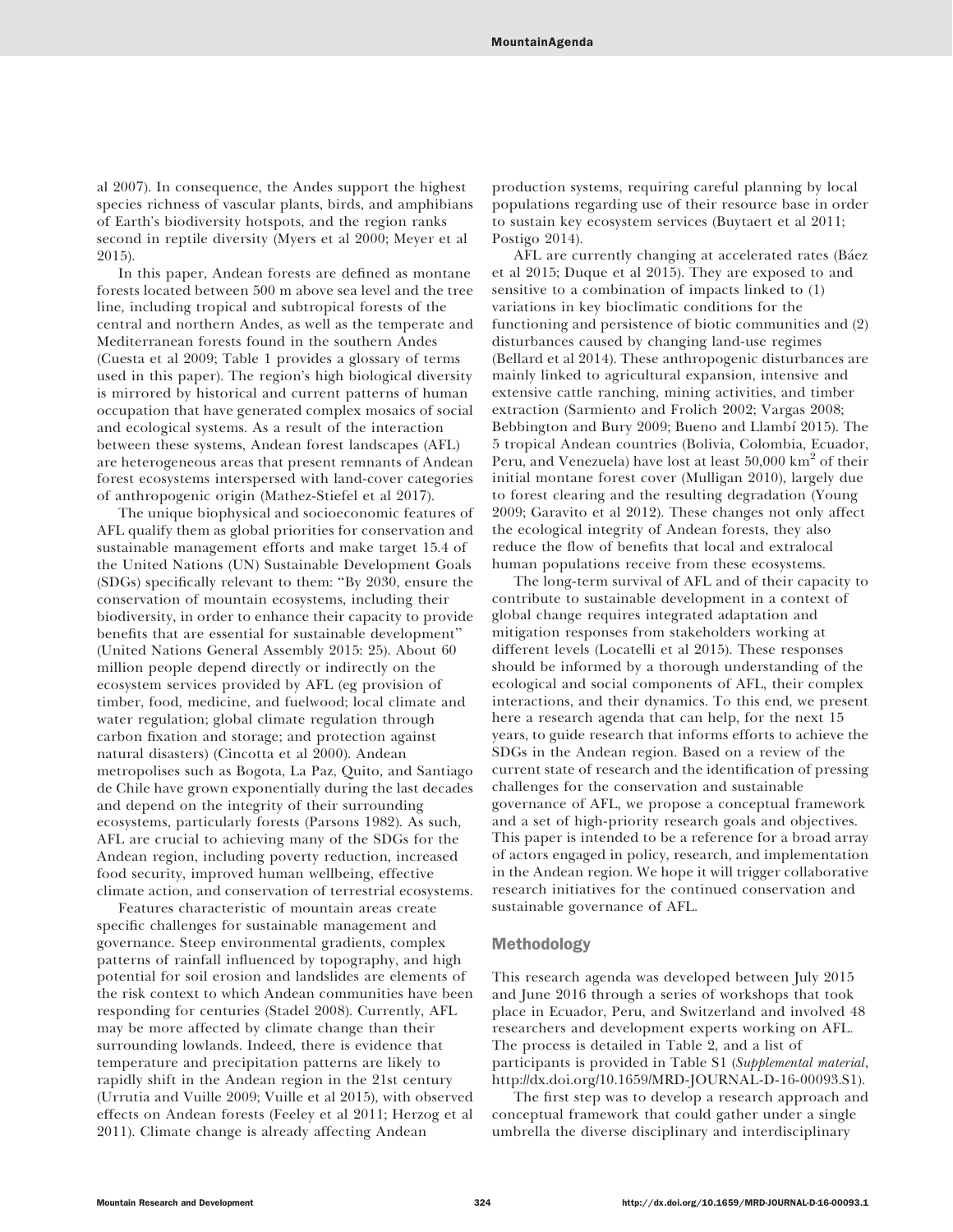TABLE 1 Definitions of key terms. (Table continued on next page.)

| <b>Term</b>                            | <b>Definition</b>                                                                                                                                                                                                                                                                                                                                                                                                                                      | <b>Reference(s)</b>                            |
|----------------------------------------|--------------------------------------------------------------------------------------------------------------------------------------------------------------------------------------------------------------------------------------------------------------------------------------------------------------------------------------------------------------------------------------------------------------------------------------------------------|------------------------------------------------|
| <b>Adaptation to climate</b><br>change | The process of adjustment to actual or expected climate change and its<br>effects.                                                                                                                                                                                                                                                                                                                                                                     | Mach et al (2014)                              |
| <b>Andean forests</b>                  | Montane forest ecosystems between 500 m above sea level and the tree line<br>in the Andean mountain range. These include the tropical and subtropical<br>forests of the central and northern Andes as well as the temperate and<br>Mediterranean forests in the southern Andes.                                                                                                                                                                        | Cuesta et al (2009)                            |
| <b>Andean forest</b><br>landscapes     | Mosaics of Andean forest remnants interspersed with anthropogenic land<br>covers. These mosaics result from interactions among environmental,<br>socioeconomic, and political dynamics at different scales.                                                                                                                                                                                                                                            | Mathez-Stiefel et al<br>(2017)                 |
| Ecosystem services                     | The benefits provided by ecosystems. These include provisioning services,<br>such as food, water, timber, fiber, and genetic resources; regulating<br>services, such as the regulation of climate, floods, disease, and water<br>quality, as well as waste treatment; cultural services, such as recreation,<br>aesthetic enjoyment, and spiritual fulfillment; and supporting services, such<br>as soil formation, pollination, and nutrient cycling. | Millennium Ecosystem<br>Assessment (2005)      |
| Ecotone                                | Transition zone between adjacent ecosystems.                                                                                                                                                                                                                                                                                                                                                                                                           | McArthur and<br>Sanderson (1999)               |
| <b>Environmental</b><br>governance     | A series of regulatory processes, mechanisms, and organizations through<br>which state actors, businesses, civil society organizations, and communities<br>influence environmental actions and responses.                                                                                                                                                                                                                                              | Lemos and Agrawal<br>(2006)                    |
| <b>Environmental justice</b>           | A phenomenon with 3 dimensions: (1) equitable distribution of environmental<br>risks and benefits among the places and people involved, (2) recognition of<br>the diversity of participants and experiences in affected communities, and<br>(3) the participation of all social groups in the political process of<br>environmental policymaking and decision-making.                                                                                  | Schlosberg (2004)                              |
| <b>Forest dynamics</b>                 | Changes in forest structure (tree density, size, strata) and composition<br>(species identities) through time.                                                                                                                                                                                                                                                                                                                                         | Connell and Slatyer<br>(1977)                  |
| <b>Global environmental</b><br>change  | The anthropogenic impacts (social, demographic, economic, and other) on<br>terrestrial ecosystems, oceans, and the atmosphere, and the interactions<br>and feedbacks between the Earth system and human systems.                                                                                                                                                                                                                                       | Steffen et al (2006)                           |
| <b>Interdisciplinary</b><br>research   | Research that applies concepts and methods of different disciplines to the<br>study of complex systems and problems.                                                                                                                                                                                                                                                                                                                                   | Hirsch Hadorn et al<br>(2006)                  |
| <b>Landscape restoration</b>           | A planned process to restore ecological integrity and enhance human<br>wellbeing in a deforested or degraded landscape.                                                                                                                                                                                                                                                                                                                                | Stanturf et al (2015)                          |
| <b>Livelihood</b>                      | Assets (natural, physical, human, financial, and social), activities, and the<br>access to these (mediated by institutions and social relations) that together<br>determine the livelihood gained by an individual or household.                                                                                                                                                                                                                       | Ellis (2000)                                   |
| <b>Mitigation of climate</b><br>change | A human intervention to reduce the sources or enhance the sinks of<br>greenhouse gases.                                                                                                                                                                                                                                                                                                                                                                | Mach et al (2014)                              |
| <b>Resilience</b>                      | The capacity of social, economic, and environmental systems to cope with a<br>hazardous event or trend or disturbance, responding or reorganizing in ways<br>that maintain their essential function, identity, and structure, while also<br>maintaining the capacity for adaptation, learning, and transformation.                                                                                                                                     | Mach et al (2014)                              |
| Social-ecological<br>systems           | Complex and adaptive linked systems of humans (and their social<br>organizations) and the biophysical environment, and their interactions at<br>different spatial, temporal, and organizational scales.                                                                                                                                                                                                                                                | Berkes and Folke<br>(1998)<br>Liu et al (2007) |
| <b>Stakeholder</b><br>participation    | A process in which individuals, groups, and organizations choose to take an<br>active role in making decisions that affect them.                                                                                                                                                                                                                                                                                                                       | Reed (2008)                                    |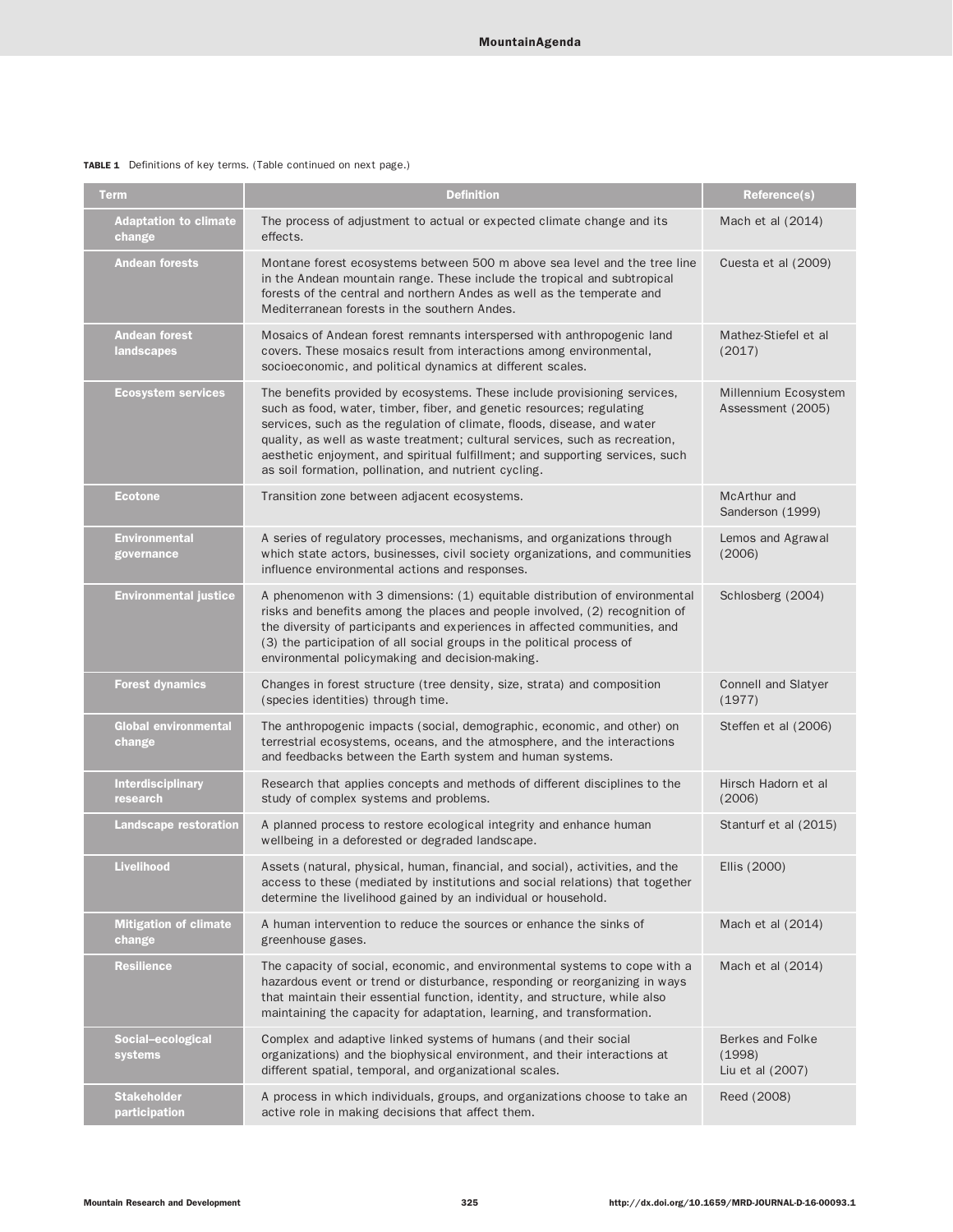|  | <b>TABLE 1</b> Continued. (First part of Table 1 on previous page.) |  |  |  |  |  |  |  |  |  |
|--|---------------------------------------------------------------------|--|--|--|--|--|--|--|--|--|
|--|---------------------------------------------------------------------|--|--|--|--|--|--|--|--|--|

| <b>Term</b>                                | Definition                                                                                                                                                                                                                                                           | Reference(s)                                           |
|--------------------------------------------|----------------------------------------------------------------------------------------------------------------------------------------------------------------------------------------------------------------------------------------------------------------------|--------------------------------------------------------|
| <b>Sustainability science</b>              | Science that seeks to be responsive to the needs and values of society while<br>preserving the life-support systems of Earth.                                                                                                                                        | Jerneck et al (2011)                                   |
| <b>Sustainable</b><br>development          | Development that meets the needs of the present without compromising the<br>ability of future generations to meet their own needs.                                                                                                                                   | <b>WCED (1987)</b>                                     |
| <b>Traditional ecological</b><br>knowledge | A cumulative body of knowledge, practice, and belief, evolving by adaptive<br>processes and handed down through generations by cultural transmission,<br>about the relationships of living beings (including humans) with one another<br>and with their environment. | Berkes et al (2000)                                    |
| <b>Transdisciplinary</b><br>research       | Research that helps provide the knowledge needed for societal problem-<br>solving regarding complex societal concerns. This includes debate and<br>cooperation within the scientific community and between researchers and<br>the larger society.                    | Hirsch Hadorn et al<br>(2006)<br>Wiesmann et al (2008) |
| <b>Tree line</b>                           | Line that connects the highest patches of forest on a slope; transition<br>between high-elevation grasslands and the underlying cloud forest.                                                                                                                        | Körner (1998)                                          |

research needed to understand the complexity and dynamics of AFL and to shape strategies for its sustainable management. The resulting framework was elaborated based on scholarly work in sustainability sciences and social–ecological systems.

The second step was to gather insights from experts in academia and the nonprofit sector on current AFL knowledge gaps, challenges, and research priorities. This

was done during 3 workshops conducted in Quito, Ecuador (29–31 July 2015), Lima, Peru (14 October 2015), and Bern, Switzerland (10 February 2016). The participants represented a wide array of disciplinary expertise (agronomy, botany, ethnobiology, forestry, geography, hydrology, plant ecology, political ecology, and sociology) and experience in diverse geographic contexts of the Andean region (Argentina, Bolivia,

TABLE 2 Methods used to develop the research agenda.<sup>a)</sup>

| <b>Step</b>                                                             | <b>Objective</b>                                        | <b>Methods</b>                                                                                                                                                                                                                                     | <b>Results</b>                                                                                                   |
|-------------------------------------------------------------------------|---------------------------------------------------------|----------------------------------------------------------------------------------------------------------------------------------------------------------------------------------------------------------------------------------------------------|------------------------------------------------------------------------------------------------------------------|
| п                                                                       | Develop a conceptual and<br>analytical framework        | Review of existing frameworks from sustainability<br>sciences and social-ecological systems research                                                                                                                                               | Draft conceptual framework<br>Analytical framework (Figure 2)                                                    |
| $\overline{2}$<br><b>Identify and prioritize</b><br>research challenges |                                                         | Expert workshop 1 (Quito):<br>Group and plenary discussions on (a) impacts of<br>climate change on biodiversity and ecosystem<br>functions, and (b) options and challenges for the<br>restoration of Andean forests                                | Preliminary list of research priorities                                                                          |
|                                                                         |                                                         | Expert workshop 2 (Lima):<br>Group and plenary discussions on (a) the draft<br>conceptual framework, (b) current challenges for<br>the conservation and sustainable governance of<br>AFL, and (c) research needs to respond to these<br>challenges | Revised conceptual framework<br>List of current challenges<br>List of research priorities                        |
|                                                                         |                                                         | Expert workshop 3 (Bern):<br>Based on results from workshop 2, group and<br>plenary discussions on (a) the draft conceptual<br>framework and (b) research priorities                                                                               | Final conceptual framework (Figure 1)<br>Revised list of research priorities                                     |
|                                                                         | <b>Synthesize findings and</b><br>review the literature | Integration of results from steps 1 and 2 into<br>main research goals and objectives, supported by<br>examples of existing work from the literature                                                                                                | List of research goals and objectives in<br>systems knowledge, target knowledge,<br>and transformation knowledge |
|                                                                         |                                                         | Consultation with experts for the revision of the<br>final research agenda                                                                                                                                                                         | Final research agenda (summarized in<br>Table 3)                                                                 |

a) Participants in this process are listed in Supplemental material, Table S1; ([http://dx.doi.org/10.1659/MRD-JOURNAL-D-16-00093.S1\)](http://dx.doi.org/10.1659/MRD-JOURNAL-D-16-00093.S1).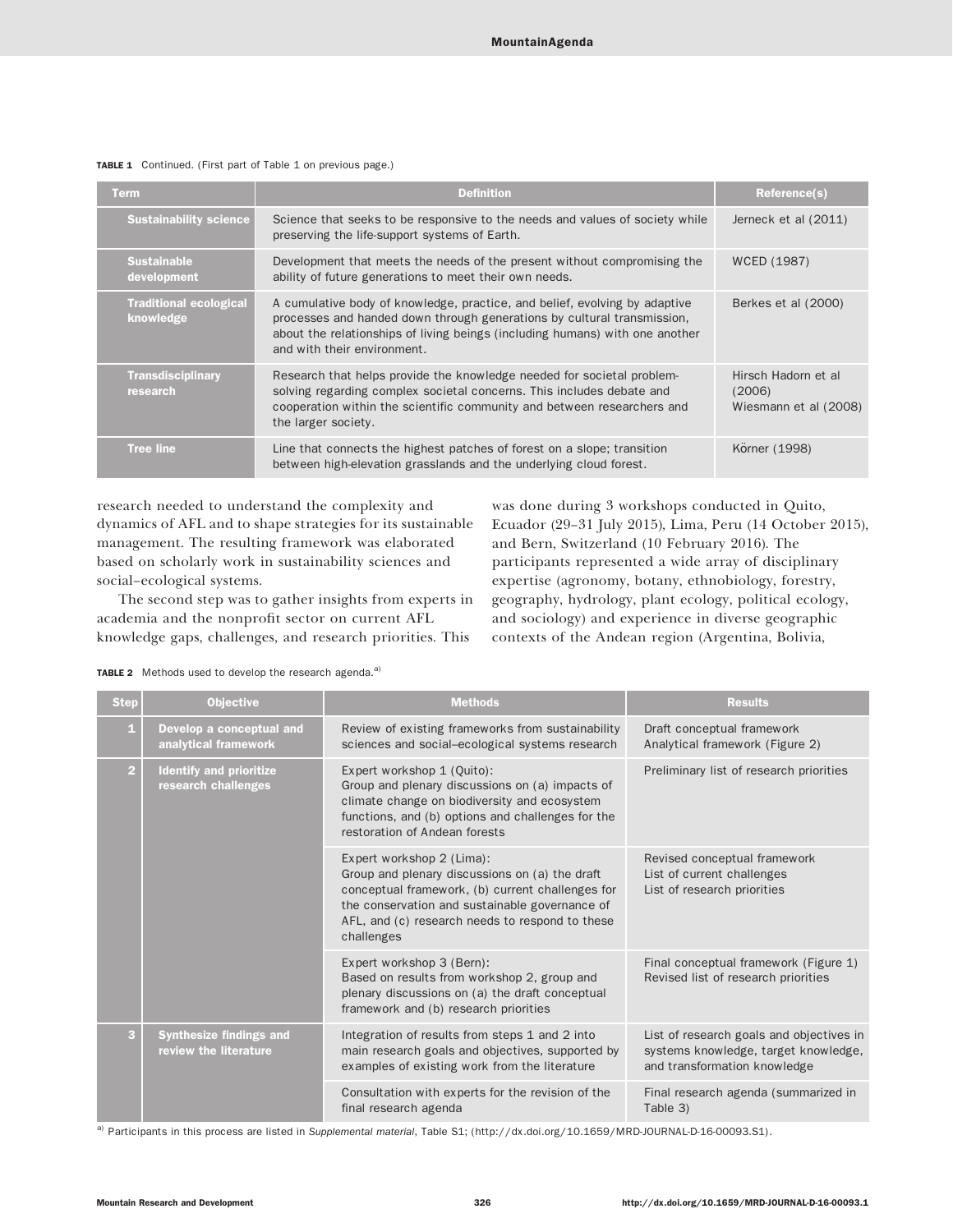FIGURE 1 Knowledge for sustainable development in mountains. The arrows indicate that the forms of knowledge are not absolute types, as they feed into each other. (Source: reproduced from Mathez-Stiefel, Wymann von Dach, et al 2016)



Colombia, Ecuador, Peru, Venezuela). The goal of these 3 events was to identify and prioritize research challenges and gaps that are relevant for the sustainable management of AFL. The conceptual framework developed in the first step was used to frame and orient the discussions.

In the Quito workshop, participants discussed research needs in 2 main areas: (1) the most relevant impacts of climate change on biodiversity and ecosystem function, and (2) opportunities and challenges for the effective restoration of Andean forests. In Lima, interdisciplinary working groups were asked to (1) discuss and revise the proposed conceptual framework, (2) list and prioritize the main challenges for the conservation and sustainable management of AFL, in a context of climate change, and (3) identify research objectives that would make it possible to address the main research gaps for each of the prioritized challenges. The results from the Lima workshop were discussed and further elaborated at the Bern workshop using a similar approach.

The third step consisted of synthesizing and integrating the results of the 3 workshops into research goals and objectives, according to the form of transdisciplinary knowledge to which they correspond, as described by Hirsch Hadorn et al (2006) and adapted to the mountain context by Mathez-Stiefel, Wymann von Dach, et al (2016) (Figure 1). Three categories of knowledge were considered:

- 1. Systems knowledge: understanding and describing how social–ecological systems work;
- 2. Target knowledge: defining with local stakeholders a common vision for sustainable governance;

3. Transformation knowledge: encapsulating the knowledge needed to shape the transition from current to envisioned practices.

The experts who participated in the workshops were invited to provide additional feedback on this synthesis based on the current state of research. Based on this feedback, the final research agenda was produced. This agenda is presented below.

# A research agenda for AFL

# Conceptual framework

The production of new scientific knowledge in the search for solutions to the complex sustainability challenges faced by AFL requires innovative approaches that bridge disciplinary boundaries in the attempt to unravel the complexity and dynamics of AFL. It also requires the coproduction of knowledge by researchers, policymakers, and practitioners (Cornell et al 2013), as well as a nuanced understanding of the institutional arrangements and roles of stakeholders engaged in the mobilization of knowledge, from the collection of primary data to the analysis and application of complex information in policymaking (Grainger and Obersteiner 2011). Sustainability sciences can provide a conceptual framework that enables collaboration between the social and natural sciences, thus establishing a dialogue between the resulting integrative science and societal stakeholders involved in AFL governance through inter- and transdisciplinary research (Wiesmann et al 2008).

Sustainability sciences can be used to design a generic research platform based on a matrix with 3 dimensions: (1) core themes or stages (scientific understanding,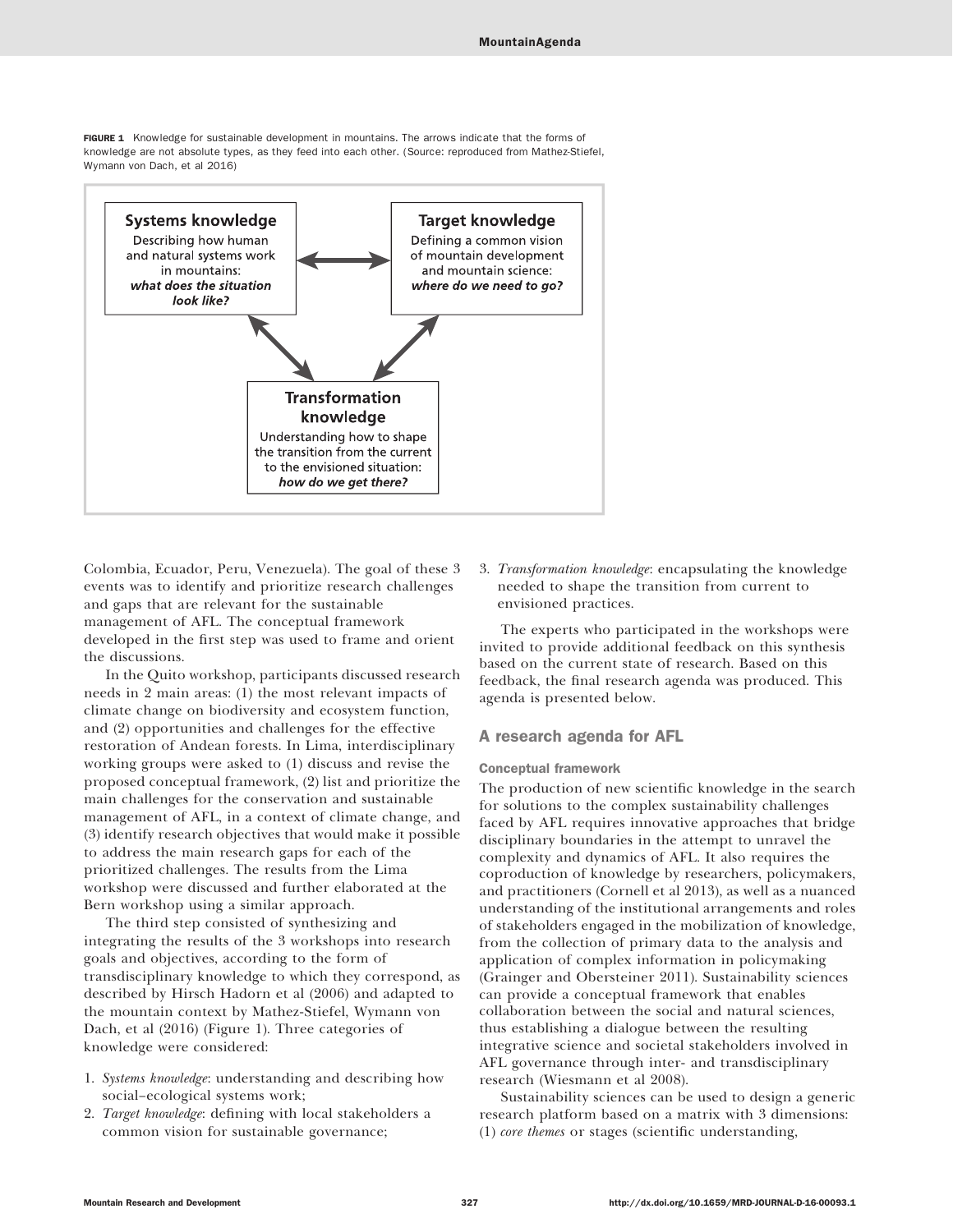

#### FIGURE 2 Conceptualization of AFL as a social–ecological system. (Source: adapted from McGinnis and Ostrom 2014)

sustainability goals, sustainability pathways); (2) crosscutting approaches (problem-solving or critical research); and (3) any combination of sustainability challenges (eg climate change, deforestation, land degradation, and water scarcity) (Jerneck et al 2011). The core themes also correspond to the 3 knowledge categories that structure this research agenda: systems, target, and transformation knowledge (Hirsch Hadorn et al 2006; Figure 1). Sustainability sciences aim to meet society's needs while conserving Earth's life-support systems (Jerneck et al 2011). Such an approach implies that AFL should be conceptualized as social–ecological systems, with properties arising from exchanges between subsystems and between the system as a whole and its environment (Halliday and Glaser 2011).

An adaptation of the social–ecological framework developed by McGinnis and Ostrom (2014) is proposed to structure sustainability-oriented research in AFL. This framework makes it possible to explore the complex links between people and resources at the system and

individual levels, as well as the outcomes of decisions about resource use (Figure 2). While ecological research focuses on the processes and status of ecosystems and their interactions, social-science research focuses on the processes and institutional arrangements used to manage natural resources. Features of interest to both types of researchers are the different ''action situations'' (ways in which multiple actors transform resources; see McGinnis and Ostrom 2014) that arise in different livelihood systems. The interactions between participants in an action situation help to determine an array of social, economic, and environmental outcomes, including the resilience of the whole resource regime. These outcomes are valued differently by different actors, who ''seek to achieve goals for themselves and for the communities [with] which they identify, but do so within the context of ubiquitous social dilemmas and biophysical constraints, as well as cognitive limitations and cultural predispositions'' (McGinnis and Ostrom 2014: 2).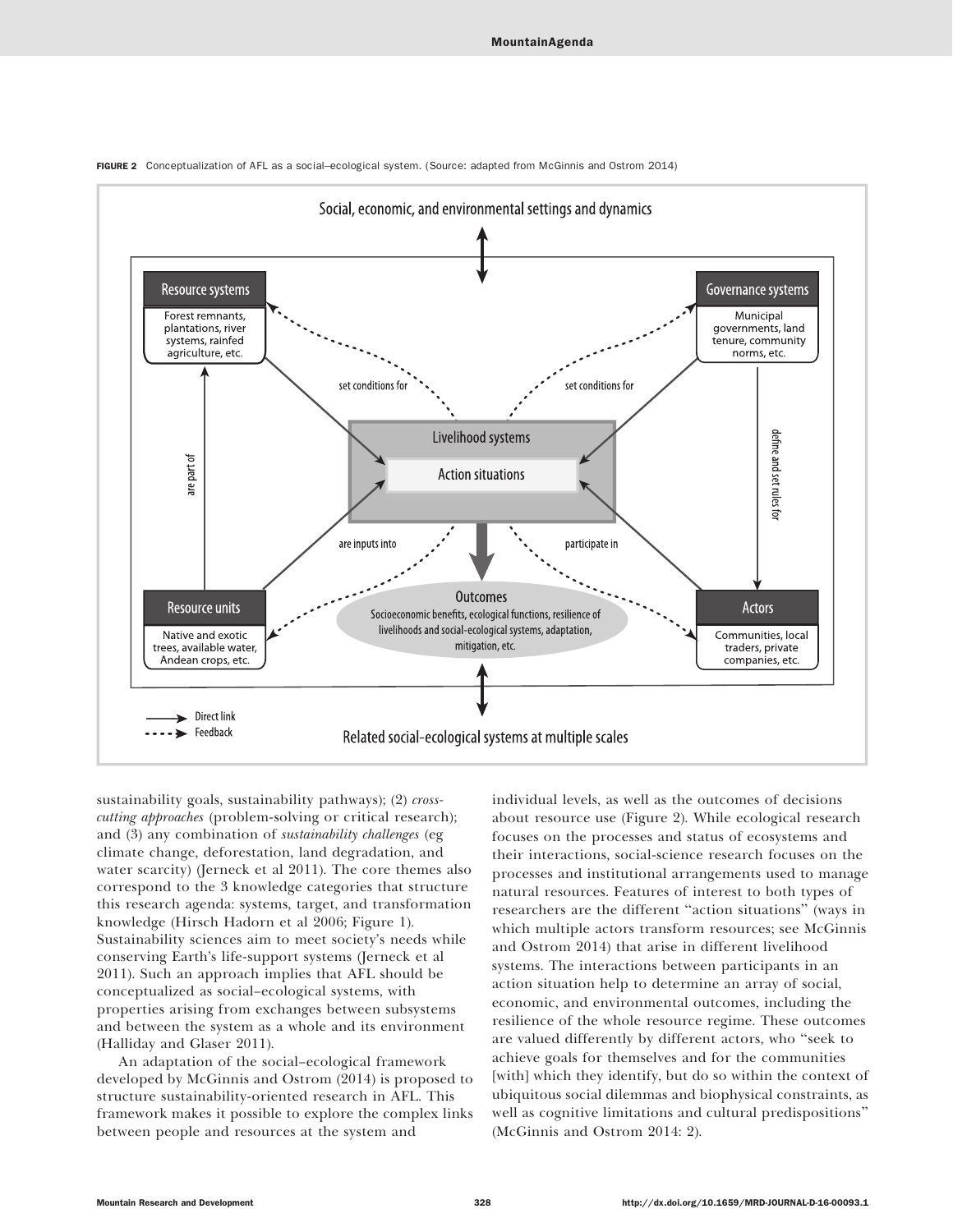The framework provides a way to study the feedbacks that occur from these interactions and outcomes, as well as the possible effects of exogenous influences (from related ecological systems or socioeconomic and political settings) acting on the system. For example, the effects of economic globalization, or the rules imposed by actors from outside the AFL (such as national governments) may have important impacts on AFL, their subsystems, or the interactions between them (Lambin et al 2003; Boillat et al 2017). The social–ecological systems of AFL should also be analyzed at different scales, depending on where decisions regarding the resources are made or where elements of the system interact (Scholes et al 2013).

Based on this framework, the following sections present the goals and objectives proposed for future research in AFL, citing recent studies where relevant to specific research themes. These research priorities are summarized in Table 3, along with the specific SDG targets to which they can contribute directly or indirectly.

#### Priorities in systems knowledge

**1** Understand the impacts of global socio-environmental change on the composition, structure, and functions of AFL: Our knowledge of the dynamics of the resource systems related to AFL—in particular, the biological diversity, ecophysiology, species interactions, and drivers of change in Andean forest ecosystems—needs to be improved. Entire groups of organisms (eg birds and mammals) and ecological interactions under pressure due to global environmental change remain virtually unexplored in the Andes (Báez et al 2016). Despite recent progress, knowledge remains fragmented and needs to be better synthesized. A systematic review of the impacts of socioenvironmental change on Andean forest ecosystem processes is needed, including an analysis of patterns, both at well-studied sites and in poorly investigated forest ecosystems. For example, elevational migration of Andean plant species associated with rising temperatures has been documented in some areas (Feeley et al 2011; Duque et al 2015); however, its consequences for forest dynamics and ecosystem functioning (Báez et al 2015) and plant interactions are poorly understood (Alexander et al 2015).

Critical research areas include ecotones (eg the upper forest limit or tree line), interspecific interactions (eg competition, facilitation, pollination, and plant–microbial interactions), ecosystem recovery after human alterations or changes in disturbance types and cycles (eg drought, replacement of forests by African pastures, and fires), and responses to changes in biogeochemical processes (eg nitrogen and phosphorus cycling). Particular emphasis should be given to the study of resource systems that require additional attention due to their uniqueness, restricted distribution, or conservation status, including dry forests (Linares-Palomino et al 2011; Banda et al 2016). A key methodological consideration relates to elevational and latitudinal gradients of precipitation, fog

presence, and horizontal precipitation (Killeen et al 2007; Urrutia and Vuille 2009; Huasco et al 2014). At smaller spatial scales, environmental moisture also varies greatly, from humid to xeric conditions (Killeen et al 2007; Kessler et al 2011). For example, recent research at the upper forest line has shown that shrubs can facilitate the establishment of forest trees both in natural areas above the tree line and in disturbed areas such as agricultural fields, highlighting the potential of nurse-plant interactions for promoting ecological restoration in degraded areas (Bueno and Llambí 2015).

In this category, the following research objectives should be prioritized:

- 1.1. Understand general patterns of tree diversity along elevational and latitudinal gradients, forest structure, forest dynamics, carbon stocks, and rates of carbon fixation, in key sites along the tropical and subtropical Andes (Homeier et al 2010; Asner et al 2014; Huasco et al 2014; Werner and Homeier 2015). This includes the mapping of the historical and current extent of Andean forest ecosystems and the distributions of key species (Josse et al 2009; Tovar et al 2013).
- 1.2. Understand how biotic interactions such as facilitation, pollination, and grazing affect biological diversity, structure, and ecosystem functioning in Andean forests along environmental (Malhi et al 2010; Llambí et al 2013) and land-use (eg grazing intensity) (Becker et al 2007; Malizia et al 2013) gradients.
- 1.3. Understand how abiotic factors such as water and nutrient availability, incident radiation, and their interactions with topography and geomorphology affect eco-physiological, community, and ecosystem responses in Andean forests at local and landscape scales (Bader et al 2007; Schwarzkopf et al 2011; Homeier et al 2012; Cárate-Tandalla et al 2015; Homeier et al 2017).
- 1.4. Improve our knowledge of historical forest responses to climate fluctuations through paleoecological, paleopalynological, and dendroclimatological studies (Bush et al 2007; Gosling et al 2009).
- 1.5. Understand changes in the diversity of mountain forest species and carbon-cycle dynamics after disturbance events due to human activities and landuse gradients (Werner et al 2005; Báez et al 2010), ongoing global environmental change (Homeier et al 2012), and new disturbance regimes such as fire and drought (Nadkarni and Solano 2002). This should include the examination of barriers and processes driving the successional dynamics of Andean forest regeneration after disturbance (eg Aide et al 2010; Homeier et al 2013; Bueno and Llambí 2015).
- 1.6. Characterize the relationship between the structure and functioning of Andean forest ecosystems and their contribution to hydrological (Ataroff and Rada 2000; Bruijnzeel et al 2010; Balthazar et al 2015) and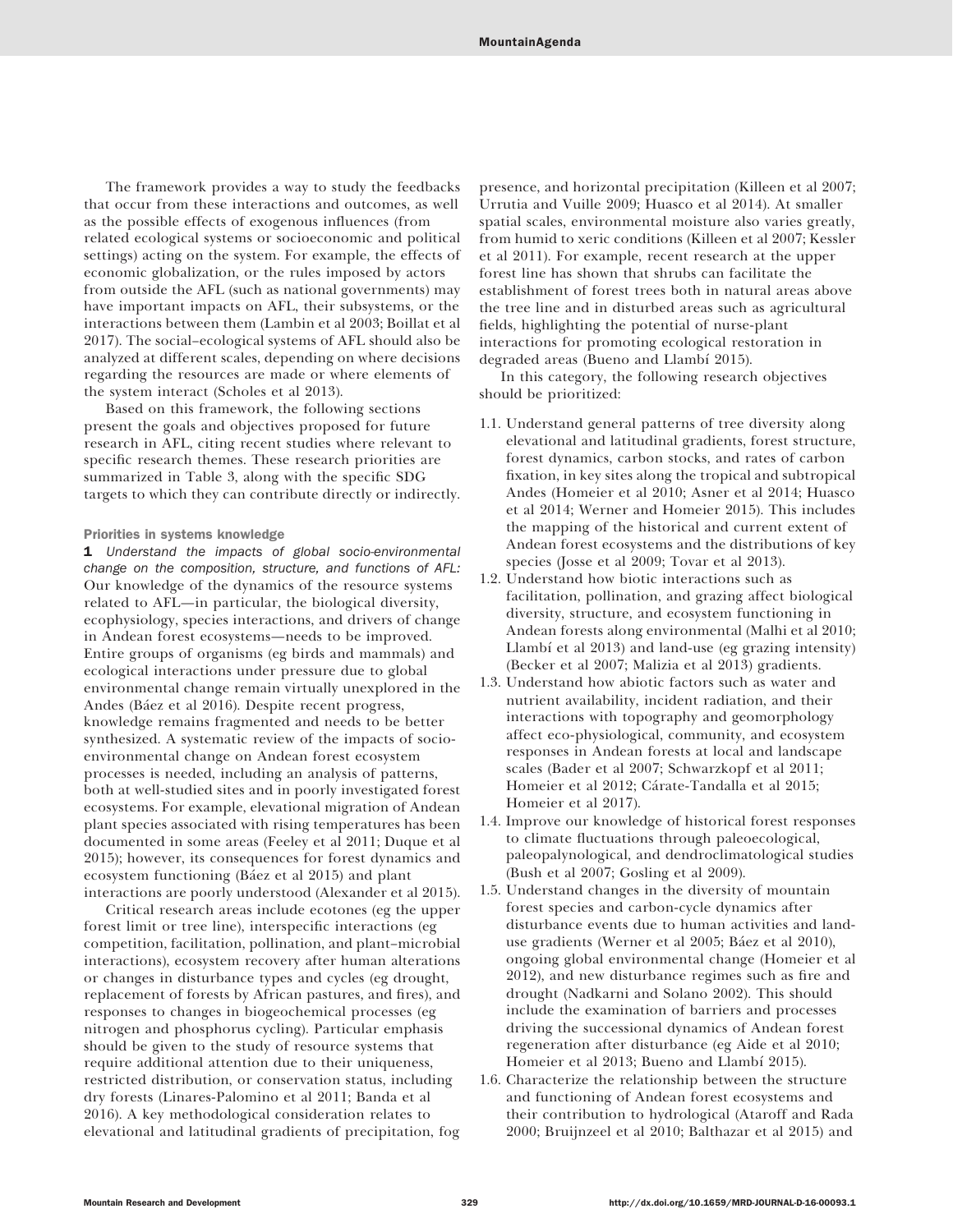TABLE 3 Research priorities and the corresponding SDG targets. (Table continued on next page.)

| <b>Research priority</b> |                                                                                                             | SDG targets <sup>a)</sup>                                       |  |  |  |
|--------------------------|-------------------------------------------------------------------------------------------------------------|-----------------------------------------------------------------|--|--|--|
| <b>Systems knowledge</b> |                                                                                                             |                                                                 |  |  |  |
| 1.                       | Impacts of global socio-environmental change on AFL                                                         |                                                                 |  |  |  |
| 1.1                      | Patterns of tree diversity, forest structure and dynamics, and carbon<br>stocks                             | 6.6, 15.1, 15.2, 15.4, 15.5                                     |  |  |  |
| 1.2                      | Effects of biotic interactions on the biodiversity, structure, and<br>functioning of forests                | 6.6, 15.1, 15.2, 15.4, 15.5, 15.8                               |  |  |  |
| 1.3                      | Effects of abiotic factors on responses of forest ecosystems to global<br>change                            | 6.6, 15.1, 15.2, 15.4, 15.5                                     |  |  |  |
| 1.4                      | Historical responses of forest ecosystems to climate fluctuations                                           | 6.6, 15.1, 15.2, 15.4, 15.5                                     |  |  |  |
| 1.5                      | Successional dynamics of forest regeneration after natural and<br>anthropogenic disturbances                | 6.6, 15.1, 15.2, 15.3, 15.4, 15.5                               |  |  |  |
| 1.6                      | Contribution of structure and functioning of forests to ecosystem<br>services                               | 6.6, 15.1, 15.2, 15.4, 15.5                                     |  |  |  |
| 2.                       | Interactions between complex social and environmental dynamics                                              |                                                                 |  |  |  |
| 2.1                      | Implications of socioeconomic changes for patterns of resource access<br>and use                            | 1.4, 2.3, 2.5, 6.6, 12.2, 15.1, 15.2, 15.4,<br>15.5, 15.6       |  |  |  |
| 2.2                      | Drivers of different trajectories of tree cover change                                                      | 6.6, 15.1, 15.2, 15.4, 15.5                                     |  |  |  |
| 2.3                      | Past and present landscape dynamics: land-cover and land-use change,<br>use regimes, and population growth  | 6.6, 15.1, 15.2, 15.3, 15.4, 15.5                               |  |  |  |
| 2.4                      | Influence of climate variables on the vulnerability of livelihoods and<br>ecosystem services                | 1.5, 2.4, 6.5, 13.1, 15.1                                       |  |  |  |
| 2.5                      | Governance processes that frame the patterns of use and management<br>of forests and other resources        | 2.3, 2.5, 6.5, 6.6, 12.2, 15.1, 15.2, 15.4,<br>15.5, 15.6, 15.7 |  |  |  |
| 2.6                      | Non-timber forest product availability in different social-<br>ecological contexts                          | 1.4, 15.1, 15.2, 15.4, 15.5                                     |  |  |  |
| 3.                       | Impacts of governance and management practices on livelihoods and ecosystem services                        |                                                                 |  |  |  |
| 3.1                      | Contributions of landscape management to the strengthening of local<br>livelihoods                          | 1.2, 2.1, 2.3, 2.A, 6.5, 8.3, 8.9, 12.2                         |  |  |  |
| 3.2                      | Factors that ensure that local livelihoods benefit from sustainable<br>landscape management                 | 1.2, 1.4, 2.3, 6.B, 8.3, 8.9                                    |  |  |  |
| 3.3                      | Synergies and trade-offs among competing management goals and<br>their impacts on ecosystem services        | 2.5, 6.5, 6.6, 12.2, 15.1, 15.2, 15.4, 15.5                     |  |  |  |
| 3.4                      | Effects of alternative management regimes on people's resilience to<br>climate change and natural disasters | 1.5, 2.4, 12.2, 13.1                                            |  |  |  |
| <b>Target knowledge</b>  |                                                                                                             |                                                                 |  |  |  |
| 4.                       | Sustainability goals for AFL management                                                                     |                                                                 |  |  |  |
| 4.1                      | Perceptions, cultural values, identities, and knowledge of different<br>actor categories                    | 1.4, 2.5, 6.B, 10.2, 15.6                                       |  |  |  |
| 4.2                      | Environmental justice and equity in the definition of sustainability goals                                  | 1.4, 1.B, 2.5, 5.5, 6.B, 10.2, 15.6, 15.9                       |  |  |  |
| 4.3                      | Inclusive methods and research frameworks to generate actionable<br>knowledge                               | 1.5, 2.5, 5.5, 6.B, 10.2, 15.6                                  |  |  |  |
| 4.4                      | Multistakeholder definition of restoration concepts and options                                             | 6.6, 10.2, 15.1, 15.2, 15.3, 15.4, 15.5, 15.9                   |  |  |  |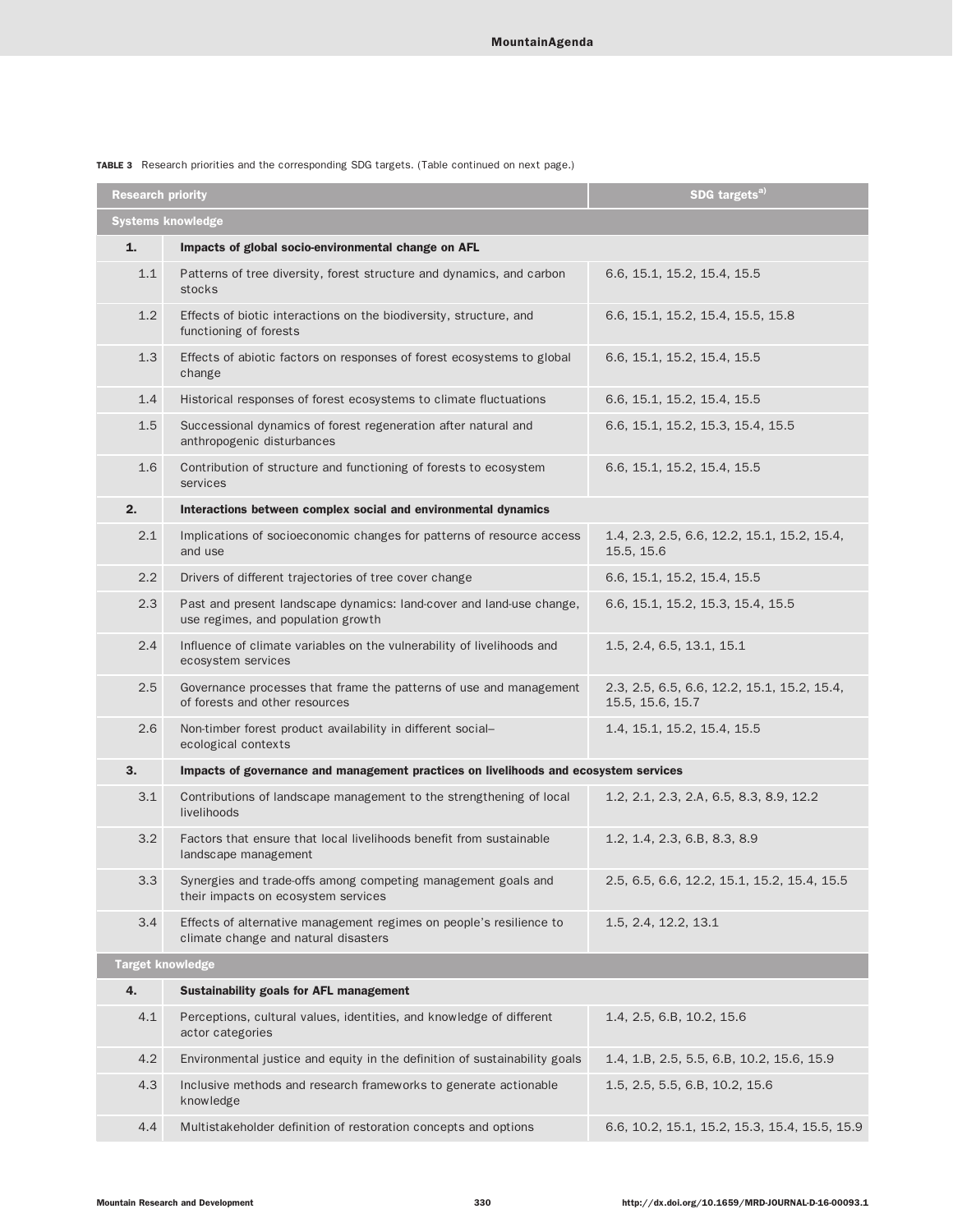# TABLE 3 Continued. (First part of Table 3 on previous page.)

| <b>Research priority</b>        |                                                                                                                  | SDG targets <sup>a)</sup>                                                                  |  |  |  |
|---------------------------------|------------------------------------------------------------------------------------------------------------------|--------------------------------------------------------------------------------------------|--|--|--|
| <b>Transformation knowledge</b> |                                                                                                                  |                                                                                            |  |  |  |
| 5.                              | Robust and place-based governance models                                                                         |                                                                                            |  |  |  |
| 5.1                             | Elements of the promotion of locally adapted, inclusive, and equitable<br>governance models                      | 1.4, 2.5, 5.5, 5.A, 6.5, 6.6, 6.B, 10.2, 12.2,<br>15.1, 15.2, 15.4, 15.5, 15.6, 15.7, 15.9 |  |  |  |
| 5.2                             | Inclusive design of compensation schemes for the goods and services<br>provided by forest ecosystems             | 1.4, 2.5, 6.5, 6.6, 6.B, 10.2, 12.2, 13.2,<br>15.1, 15.2, 15.4, 15.5, 15.6                 |  |  |  |
| 5.3                             | Incentives for maintenance of ecosystem services and the economic<br>development of landscapes                   | 1.2, 2.5, 6.5, 6.6, 8.3, 8.9, 12.2, 13.2, 15.1,<br>15.2, 15.4, 15.5                        |  |  |  |
| 5.4                             | Local knowledge and legal instruments to support institutional change<br>for increased sustainability            | 1.4, 2.5, 6.6, 12.2, 13.2, 15.1, 15.2, 15.4,<br>15.5, 15.6, 15.7, 15.9                     |  |  |  |
| 5.5                             | Barriers to the participation of marginalized actors in bodies of<br>environmental governance                    | 1.4, 2.5, 5.5, 5.A, 6.B, 10.2, 15.6                                                        |  |  |  |
| 6.                              | Sustainable governance across scales                                                                             |                                                                                            |  |  |  |
| 6.1                             | Up- and out-scaling approaches for successful management practices<br>from local to national and regional levels | 1.B, 6.5, 6.6, 12.2, 13.2, 15.1, 15.2, 15.3,<br>15.4, 15.5, 15.9                           |  |  |  |
| 6.2                             | Social learning processes that integrate the knowledge of different<br>actors at multiple scales                 | 2.5, 6.5, 6.6, 6.b, 10.2, 12.2, 13.2, 15.1,<br>15.2, 15.4, 15.5, 15.6, 15.9                |  |  |  |
| 6.3                             | Mechanisms for implementing national and regional policies in diverse<br>local contexts                          | 1.B, 2.5, 6.5, 6.6, 8.3, 8.9, 12.2, 13.2, 15.1,<br>15.2, 15.4, 15.5, 15.6, 15.7, 15.9      |  |  |  |
| 6.4                             | Diffusion of synthesis information on AFL to inform decision-making                                              | 6.5, 6.6, 12.2, 13.2, 15.1, 15.2, 15.3, 15.4,<br>15.5, 15.9                                |  |  |  |
| 7.                              | <b>Landscape restoration practices</b>                                                                           |                                                                                            |  |  |  |
| 7.1                             | Critical review of existing restoration initiatives: potentials,<br>bottlenecks, and enabling conditions         | 1.5, 6.6, 15.1, 15.2, 15.3, 15.4, 15.5                                                     |  |  |  |
| 7.2                             | Comparison of forest self-regeneration with active restoration<br>approaches                                     | 6.6, 15.1, 15.2, 15.3, 15.4, 15.5                                                          |  |  |  |
| 7.3                             | Impacts of different restoration practices on livelihoods and ecosystem<br>services                              | 1.2, 6.5, 6.6, 15.1, 15.2, 15.3, 15.4, 15.5                                                |  |  |  |
| 7.4                             | Definition of common criteria for the assessment of restoration<br>practices                                     | 6.6, 10.2, 15.1, 15.2, 15.3, 15.4, 15.5                                                    |  |  |  |
| 7.5                             | Validation of locally adapted restoration technologies                                                           | 6.6, 15.1, 15.2, 15.3, 15.4, 15.5                                                          |  |  |  |
| 7.6                             | Tools for the restoration of connectivity between Andean forest<br>remnant patches and the Amazon Basin          | 6.5, 6.6, 15.1, 15.2, 15.3, 15.4, 15.5                                                     |  |  |  |

a) The full list of SDGs and targets can be found in the 2030 Agenda (United Nations 2015).

other key ecosystem services, such as pollination and protection against natural hazards (eg through increased soil stability on steep slopes).

2 Characterize linkages and interactions between complex social and environmental dynamics in AFL: AFL composition and dynamism are being altered as a result of a combination of global, regional, and local changes in climatic and socioeconomic drivers (Young 2009). As a result, a key dimension of this research goal relates to the importance of historic, current, and likely future drivers of change as they promote social and ecological changes.

Robust information is needed related to spatial and temporal patterns of land-use and land-cover change. This requires monitoring of forests and forest use, historical analyses, and development of predictive capabilities (Ponce-Reyes et al 2013; Ortega-Andrade et al 2015). Special attention should be paid to the socioeconomic and political context, as economic, demographic, political, technological, and market-related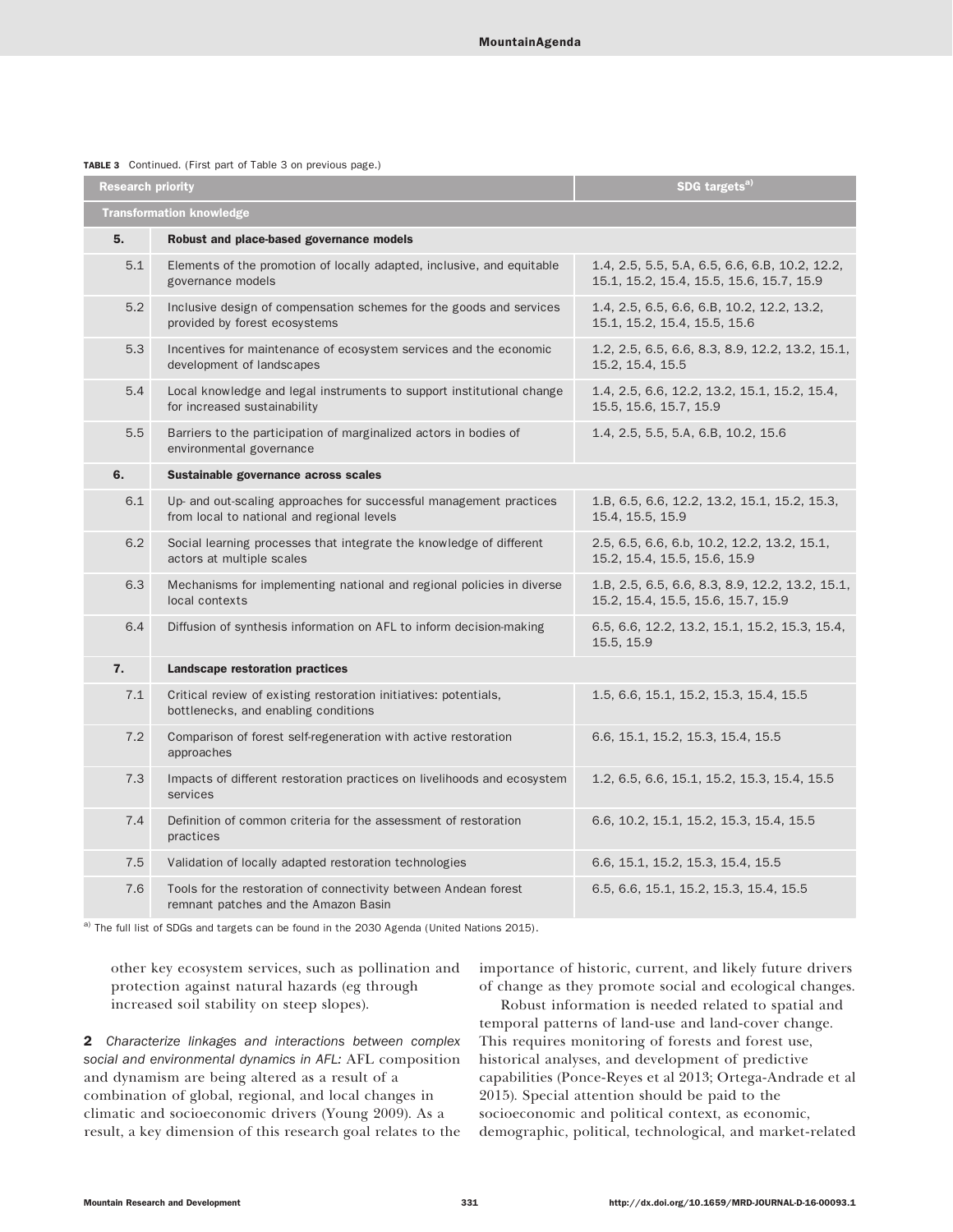dynamics are not yet systematically understood. For example, disentangling the relative effects of social, institutional, and economic drivers of deforestation and forest degradation is important to develop sound policies at local to national scales. The effects of land tenure and other factors that influence patterns of access to and use of land resources have been studied for lowland tropical forests (eg Holland et al 2017), but less is known about AFL. While research on AFL actors has progressed somewhat, research on specific governance features—such as formal property rights; tenure structures; informal use rights and related social network structures; public, private, and common-pool resource management organizations and their interactions; and structures of and rationales for incentives and sanctions—remains fragmented.

In this category, the following research objectives should be prioritized:

- 2.1. Understand the implications of processes of socioeconomic change—including urbanization, migration of human populations to urban areas, and integration in the market economy—on patterns of access to and use of resources (Clark et al 2012; Aide et al 2013; Chazdon et al 2016). Special attention should be paid to the impacts of large-scale exploitation of subsoil resources (Kuecker 2007; Bebbington and Bury 2009).
- 2.2. Characterize the main proximate causes, underlying drivers, and differentiated trajectories of tree cover change, including forest conversion, natural regeneration, and restoration, from farm to landscape scales (Munroe et al 2013; Peralvo and Cuesta 2014; Lerner et al 2015). In particular, tree-line dynamics under different land-use regimes should be studied as a way to monitor and evaluate changes in habitat fragmentation and connectivity and system response to global environmental change (Young and León 2007; Rehm and Feeley 2013; Tapia-Armijos et al 2015).
- 2.3. Improve the understanding of past and present landscape dynamics (Lutz et al 2013), considering land-use and land-cover change, natural resource use regimes (eg timber extraction), population growth, and the implications of the potential for novel ecosystems to expand (Hobbs et al 2006).
- 2.4. Study the influence of climate variables on the vulnerability of livelihoods, production chains, and ecosystem services (Young and Lipton 2006; Balthazar et al 2015).
- 2.5. Analyze the governance processes (eg land tenure types and formal and informal norms) and household dynamics that frame the use and management of forests and other natural resources (Andersson 2003; Rival 2003; Hofstede et al 2010).

2.6. Characterize the differences in availability of nontimber forest products in different social–ecological contexts along environmental and biophysical gradients (Báez et al 2010; Sundqvist et al 2013; Asner et al 2014).

3 Analyze the impact of AFL governance and management practices on livelihoods and ecosystem services: It is important to focus on action situations and assess the sustainability of their outcomes—for example, their effect on the provision of critical ecosystem services such as water regulation. The relationships among ecosystem services, livelihoods, and the effectiveness of forestry and agroforestry practices are poorly understood (Chaudhary et al 2016). More knowledge is needed about how specific governance dynamics and management practices are related to justice (social, intragenerational, and intergenerational) or actor-specific livelihood outcomes. It is also necessary to understand how forest management practices (eg rotation systems and selective logging) and forest cover change (eg forest conversion to cropland and pastures, and reforestation with exotic or local species) affect biodiversity, carbon sequestration, hydrologic functions, and other key ecosystem services. For example, in the Ecuadorian AFL, areas where assisted restoration has been implemented contain more animal-dispersed species and species useful to humans in both the canopy and understory than naturally regenerating areas (Wilson and Rhemtulla 2016). Human intervention in and management of succession may thus prove vital to the conservation and restoration of ecosystem services.

In this category, the following research objectives should be prioritized:

- 3.1. Analyze how landscape management strengthens local livelihoods (eg through the provision of diversified goods such as fodder, fuelwood, food, or medicinal plants) (Postigo et al 2008).
- 3.2. Determine what factors (eg tenure regimes, community bylaws, use of traditional knowledge, value chains and their governance, and ecotourism development) ensure that local livelihoods benefit from sustainable management (Parraguez Vergara and Barton 2013).
- 3.3. Assess synergies and trade-offs among competing management goals and the impacts of associated practices on biodiversity and key ecosystem services, including timber and non-timber forest products (Raboin and Posner 2012), water regulation (Celleri and Feyen 2009), soil fertility (Harden et al 2013), and carbon sequestration (Gibbon et al 2010).
- 3.4. Analyze the effects of alternative management regimes—for example, the management of agrobiodiversity (Zimmerer 2010) and the use of vegetation for water regulation or prevention of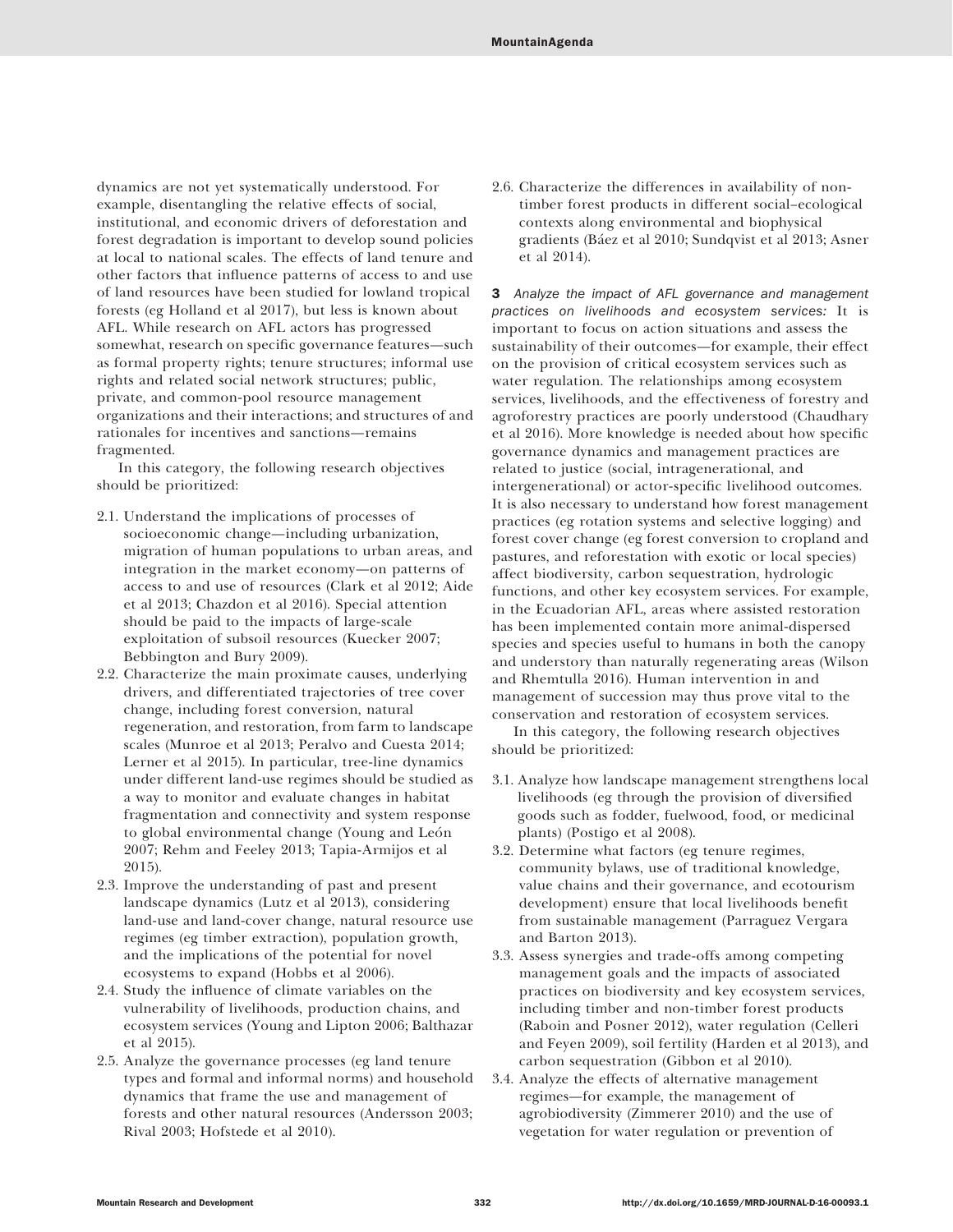landslides (Robledo et al 2004)—on local communities' resilience to climate change and natural disasters.

# Priorities in target knowledge

4 Define sustainability goals for the management of AFL: To identify pathways to greater sustainability, there is first a need to develop, in conjunction with place- and nonplace-based stakeholders, a joint vision that can guide policy, practices, and planning strategies in a rapidly changing context. Two types of research are needed to support this process. First, actor-specific perceptions, knowledge, values, and identities need to be made explicit. (These vary among, for example, farmers, forest managers, and providers and receivers of ecosystem services; both individuals and collective entities can be considered actors.) These are crucial attributes that guide the definition of concepts and concrete sustainability indicators as well as the framing of specific action situations (Pohl et al 2017). Second, common normative grounds need to be found and enhanced through dialogue and social learning on sustainability (Gómez 2015), which should result from the transdisciplinary and multiscale integration of knowledge from researchers, local land users, and policymakers. This could be done through faceto-face or virtual knowledge platforms and/or workshops and other consultations. Given the profound implications of greenhouse gas emissions from the global North for AFL and the people living in them, there is an element of environmental justice involved (Adger 2001).

In this category, the following research objectives should be prioritized:

- 4.1. Elucidate the perceptions (Valdivia et al 2010; Boillat and Berkes 2013; Postigo 2014), cultural values (Brandt et al 2012; dos Reis et al 2014), identities (Rhoades 2006), and knowledge (Boillat et al 2013; Brandt et al 2013) of different actor categories. This includes the linkages among diverse stakeholders' valuations of Andean forests and preferred land- and resource-use regimes, investment decisions, and livelihood systems (Báez et al 2010; Wilson and Rhemtulla 2016).
- 4.2. Include environmental justice and equity concerns in the definition of sustainability goals (Martinez-Alier et al 2014), with special reference to the perspectives of indigenous and local communities, women, and other marginalized groups (Paulson 2003; Escobedo et al 2015; Mathez-Stiefel, Ayquipa-Valenzuela, et al 2016).
- 4.3. Develop inclusive methods and frameworks to generate locally relevant and actionable knowledge about AFL, their ecosystems, and customary resource management institutions (Mathez-Stiefel, Ayquipa-Valenzuela, et al 2016). This should include the generation of future scenarios and pathways based on different actors' needs and priorities, including

conservation, development, mitigation, and adaptation, in contexts where it is expected that climate change will pose further challenges for Andean livelihoods (Postigo et al 2008; Valdivia et al 2010; Postigo 2014).

4.4. Jointly with local stakeholders, define the concept of and options for restoration, including definitions of forest and land degradation and identification of restoration goals (eg defining the reference ecosystems for restoration initiatives). It is important that this process be done in a participatory and inclusive way, in particular, in the Latin American context, where states are currently taking an important role in leading restoration initiatives, as shown by Murcia et al (2016) in the case of Colombia.

#### Priorities in transformation knowledge

5 Promote robust place-based governance models to support sustainability goals in AFL: Sustainable management requires governance models that include a broad set of practices and the involvement of stakeholders at multiple scales with different, sometimes conflicting, territorial interests, often rooted in asymmetrical power relations. A place-based governance that builds on local identities to promote the inclusion of marginalized social groups is necessary to attain outcomes that are both equitable and effective in achieving sustainability goals (Thomas and Twyman 2005). Knowledge of key attributes of the resource and governance systems is needed to assess inclusion and to promote effective governance, especially in relation to sustainability outcomes (Cash et al 2006). In the Andean countries, inclusive and robust place-based governance faces the challenge of integrating different scales of land-use planning, past environmental and social injustices, prioritization of national strategic projects, and informal local institutions that mediate land and resource use.

In this category, the following research objectives should be prioritized:

- 5.1. Identify the elements required to promote inclusive place-based governance models, adapted to the local context, that consider the power asymmetries among actors, the natural context, and the maintenance of local livelihoods (Young and Lipton 2006; Hill 2013).
- 5.2. Compare institutional arrangements that engage the public sector, local communities, and market actors in the design of compensation schemes for goods and services (Ebeling and Yasué 2009).
- 5.3. Propose adequate combinations of input-related incentives (eg training, land tenure security, access to credit, and land-use planning) and output-related incentives (eg payments for environmental services and access to value chains) that support maintenance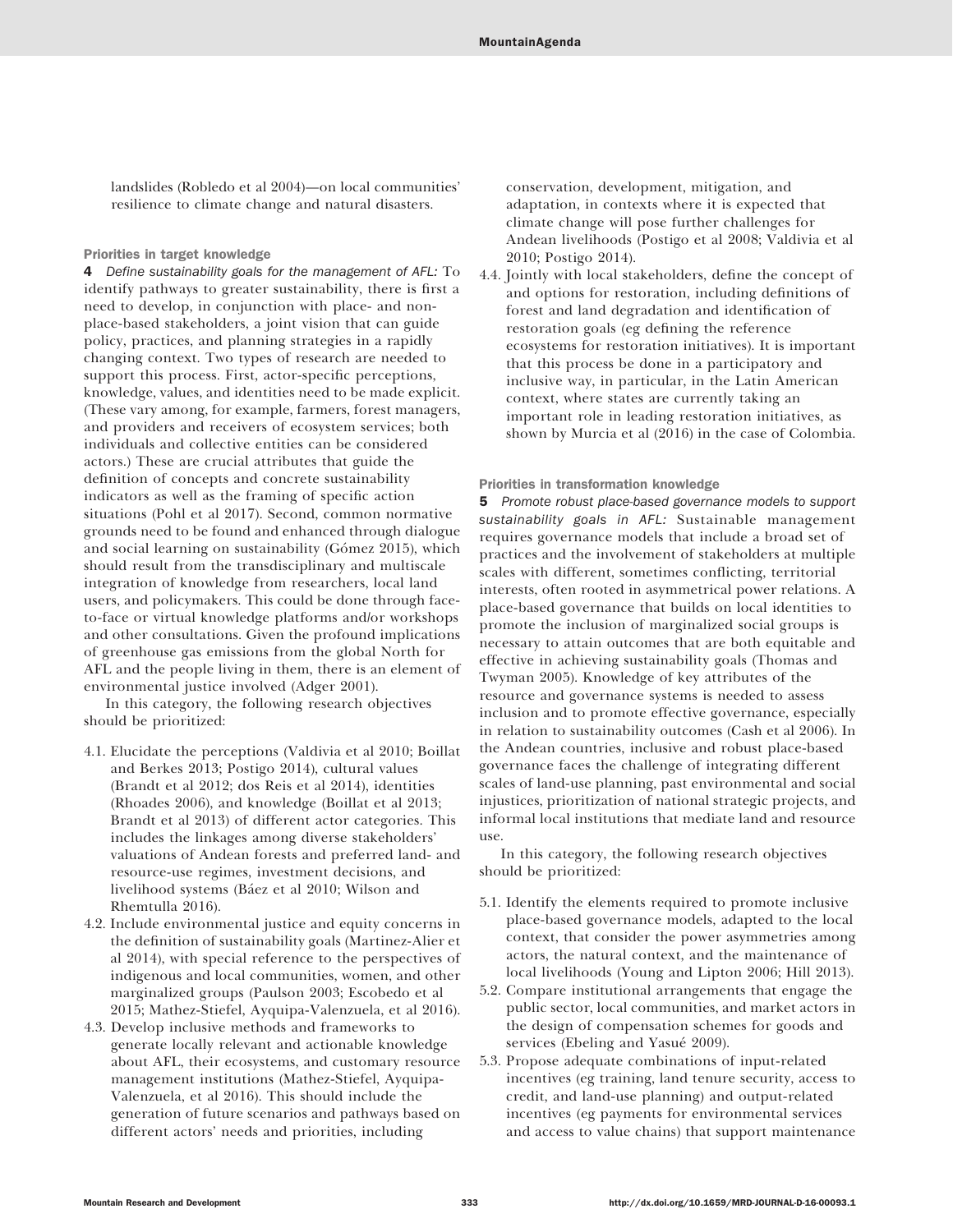of ecosystem services and economic development (Quintero et al 2009; Thiele et al 2011).

- 5.4. Identify local knowledge and legal instruments that can support institutional change and collective action for sustainable governance (Valdivia et al 2010; Shanee et al 2015; Buytaert et al 2016).
- 5.5. Assess the barriers to the participation of different actors, in particular women and other marginalized groups, in bodies of environmental governance (eg protected area management committees and municipal and regional environmental commissions) (Salas Laines 2011; Mathez-Stiefel, Ayquipa-Valenzuela, et al 2016).

6 Promote the sustainable governance of AFL at different scales: Scaling-up local experiences (eg management practices and governance arrangements) to landscape, national, or regional levels is often a stated goal for interventions that promote the sustainable governance of natural resources (Cash et al 2006). Yet, what works well in one place may not necessarily function in another, due to social or ecological differences, which are especially pronounced in mountain areas. It is also necessary to take into account the specificities of local contexts when assessing socioeconomic and political factors that shape national policies, and this may not lead to simple universal mandates or procedures, either. One approach would be to evaluate the effects of local bottlenecks that hinder the implementation of national policies (eg competing economic priorities and socio-environmental conflicts).

Overall, there is a need to explicitly consider the institutional arrangements, power relations, and other processes that promote or hinder the intended effects of these interventions at both local and national/regional levels of policymaking and implementation (Rist et al 2007). Special attention should be paid to successful socioeconomic innovations that have been tested in local contexts and have the potential to be scaled up or replicated elsewhere. In the Ecuadorian Andes, for instance, agro-industrial floriculture has proven resilient to changes in global trade patterns and climate, and it has provided opportunities for employment, reducing outmigration (Knapp 2017). Another recent initiative in Ecuador has focused on alternative market channels with direct exchanges between local producers and buyers in weekly markets, to increase food sovereignty and strengthen social networks (Padilla and García 2016).

In this category, the following research objectives should be prioritized:

- 6.1. Develop and test ways to up- and out-scale local solutions (eg management innovations and traditional practices) to the national or regional level.
- 6.2. Develop and apply approaches that integrate knowledge produced by different actors at multiple

scales (eg integration of traditional and new technologies in a way that is appropriate for local contexts) through social learning processes (Rist et al 2007). This can be done through the use of multistakeholder learning tools (Rist et al 2009) and the promotion of science-policy interfaces (López-Rodríguez 2016).

- 6.3. Improve the mechanisms through which national and regional policies are implemented in diverse local contexts (Moss and Newing 2010), focusing on different institutional management schemes (eg community based, private, and public) (Swift et al 2004; Shanee et al 2015). Particular attention should be paid to the integration of forest users' and local communities' interests into regional and national processes of land-use planning (Norris 2014; Zimmerer and Bell 2015).
- 6.4. Facilitate the diffusion of synthesis information about the importance of AFL, their sustainability challenges, and their links with livelihoods and ecosystem services to inform decision-making in national and regional agendas, particularly those dealing with climate change adaptation and mitigation, and large national projects that draw on AFL resources (Andersson 2003; Rival 2003; Llambí et al 2005).

7 Promote restoration in AFL: Landscape restoration is a fundamental strategy to recover and maintain the ecological functions of forests and landscapes (eg species composition and diversity, water regulation and provision, and carbon storage) under future environmental conditions. Restoration has recently been given higher priority in the land-use and forestry agendas of Latin American countries, which committed at the 20th Conference of Parties in Lima in  $2014$  to Initiative  $20\times20$ . an effort to restore more than 20 million hectares of degraded land by 2020. Promoting effective restoration as part of a broader set of strategies for sustainable land management requires detailed systems knowledge about Andean forest ecosystem dynamics, the functioning of anthropogenic systems, and the socio-institutional aspects of restoration. It also requires transformation knowledge, which should be produced with local and external stakeholders to validate the systems knowledge and to define restoration goals, as described in research objective 4.4. above.

In this category, the following research objectives should be prioritized:

7.1. Identify the main potentials, bottlenecks, and enabling institutional conditions for restoration by critically reviewing, through a multistakeholder participatory process, existing initiatives in the region. This should include consideration of how restored forests can contribute to mitigation and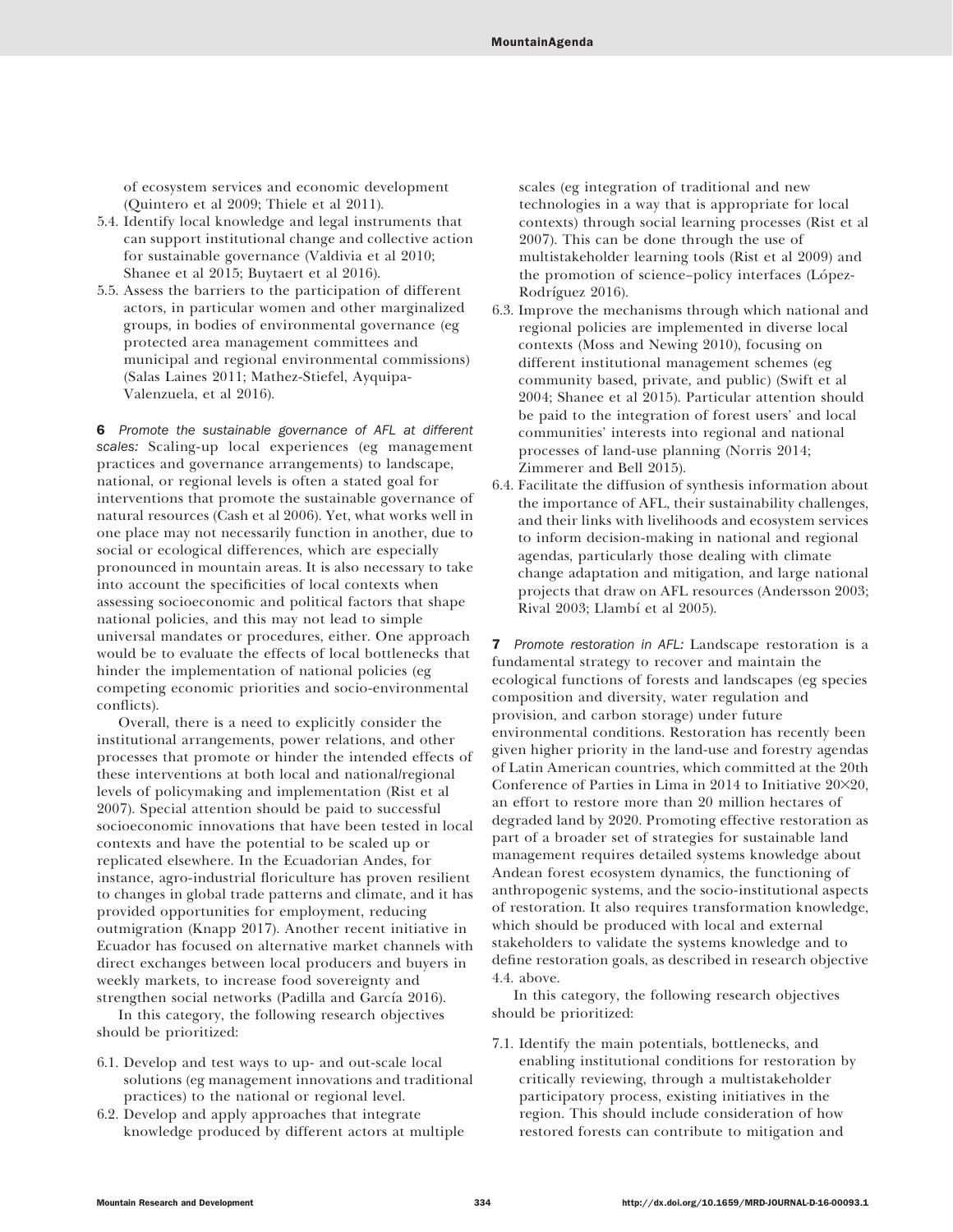adaptation, as well as their resilience under future climate scenarios.

- 7.2. Compare active restoration approaches with the selfregeneration capacity of degraded forest (secondary succession pathways) after different forms and durations of use (Chazdon et al 2016; Wilson and Rhemtulla 2016).
- 7.3. Compare the impacts of different restoration practices (eg natural regeneration, reforestation with exotic or local species, restoration of remnant forest, and planting of trees on farms) on key ecosystem services and livelihoods (Hofstede et al 2002; Farley 2007; Wilson and Rhemtulla 2016), and draw conclusions for action from local to landscape scales.
- 7.4. Through stakeholder participation, define a common set of criteria to assess the success of efforts to restore forest biodiversity and functions (eg species composition and ecosystem services) by comparing restored areas with natural forest, and identify suitable indicator taxa (Fehse et al 2002; Báez et al 2010; Orsi et al 2011; Spracklen and Righelato 2016; Wilson and Rhemtulla 2016).
- 7.5. Identify and validate with stakeholders locally developed and adapted technical approaches (eg related to tree seedling production, planting techniques, and introduction of nurse plants) for the restoration of altered ecosystems, considering the wide range of social and environmental conditions in the AFL (Aide et al 2010; Gómez-Ruiz et al 2013; Anthelme et al 2014; Bueno and Llambí 2015).
- 7.6. Develop concepts and tools to identify areas where ecosystem restoration has the potential to maintain and enhance connections between Andean forest remnant patches (Anthelme et al 2014; Wilson and Rhemtulla 2016) and with the Amazon Basin, or to provide the maximum benefits to human populations (Orsi et al 2011), or where it can be compensated through payment-for-environmental-services schemes.

## The way forward

A combination of contributions from different research fields to systems, target, and transformation knowledge is urgently needed to support decision-making and guide future interventions in AFL, in order to contribute to sustainable development in the Andes. Improving our understanding of AFL social–ecological systems requires both specialized disciplinary studies to address specific knowledge gaps (eg focusing on AFL subsystems) and interdisciplinary approaches to further disentangle the dynamic interactions among social, economic, ecologic, and political factors, as well as the links between actor interactions and related outcomes. The production of target knowledge for increased sustainability in AFL

requires a transdisciplinary dialogue among actors from academia, civil society, and governments at different levels about sustainability goals and the trade-offs between multiple outcomes. Learning from the knowledge, technological skills, and experiences of local people and practitioners will be crucial for the generation of transformation knowledge (Zinngrebe 2016). Finally, it will be essential to focus on both knowledge production and concrete interventions, in a practice of reflexive governance that challenges the normative base of both (Voss and Bauknecht 2006).

The scientific knowledge produced by the proposed research agenda may contribute to a large number of SDGs and targets, as shown in Table 3, with special relevance for Goal 15 (protect, restore, and promote sustainable use of terrestrial ecosystems, sustainably manage forests, combat desertification, and halt and reverse land degradation and halt biodiversity loss), but also for Goals 1 (end poverty), 2 (achieve food security and promote sustainable agriculture), 5 (achieve gender equality), 6 (achieve availability and sustainable management of water), 8 (promote inclusive and sustainable economic growth), 10 (reduce inequality), 12 (ensure sustainable consumption and production patterns), and 13 (take action to combat climate change and its impacts) (United Nations General Assembly 2015). To contribute to achieving the SDGs in the Andean region, we recommend that research in AFL focus on the action situations, where the links between resource systems and governance systems are concretized, as well as on their outcomes in terms of synergies and trade-offs among ecosystem services and livelihood benefits for Andean populations.

Our review and discussions showed that there is relatively little experience with such integrated research in the Andes, and that the necessary institutions may not yet exist. Meeting the proposed goals will require commitment to their achievement as well as enhancements to educational, research, and management capabilities. Also necessary is the strengthening of platforms for collaboration and knowledge exchange among researchers and practitioners in the region (eg the Andean Forest Network), which would facilitate the synthesis of long-term monitoring information on the regional variability of Andean forest ecosystems (Peralvo and Bustamante 2015) and help coordinate comparative integrated studies.

Strategies must also be developed to improve communication and dissemination of knowledge about the value of AFL and their critical role in biodiversity conservation, livelihood benefits, and other ecosystem services, and their projected responses to global processes of change. This knowledge should inform landholders, policymakers, and other stakeholders on mechanisms for achieving multiple objectives in AFL and reconciling the imperatives of environmental conservation and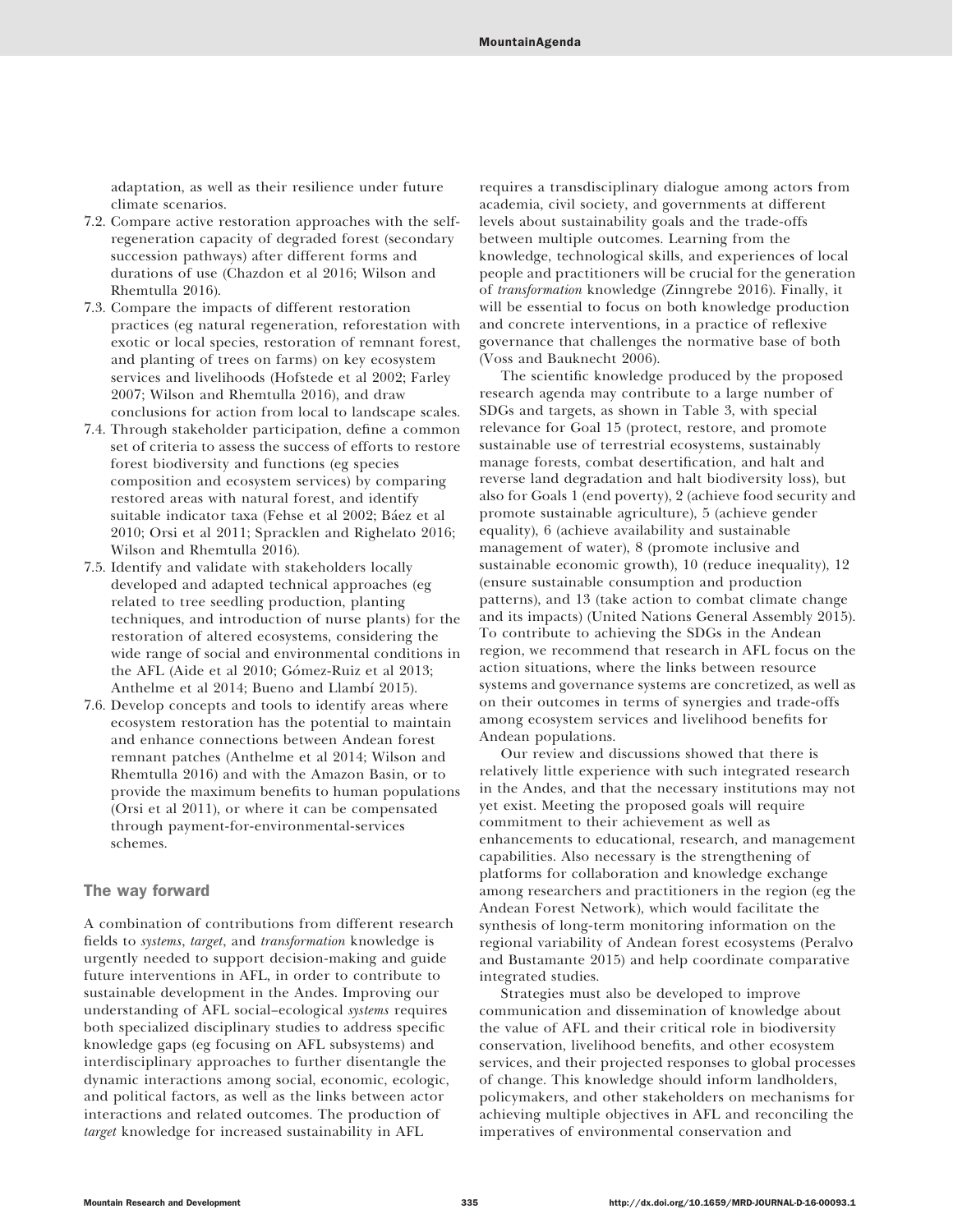socioeconomic development. More specifically, the knowledge produced by this research may facilitate the inclusion of managed or restored AFL in climate change mitigation and other national programs (eg the Reducing Emissions from Deforestation and Forest Degradation program and National Adaptation Plans).

This research agenda is not exhaustive and does not identify all the gaps in research on the complexity of AFL. It is a living document that should be iteratively adapted as the context and needs of AFL stakeholders evolve. We believe that the conceptual framework and

many of the research priorities presented here may also apply to other mountain areas of the developing world, in light of their many commonalities with the Andean region, including the most important drivers of changes in forest landscapes. However, the process of developing a regionally adapted research agenda should not be bypassed, because sustainability goals will inevitably vary over time, across space, and among actors, and a sustainability research agenda will thus only be legitimate if it is the product of a local, evidenceinformed dialogue.

# ACKNOWLEDGMENTS

The research agenda presented in this paper was developed in the framework of the Andean Forest Program, financed by the Swiss Agency for Development and Cooperation, in a collaborative arrangement between the Centre for Development and Environment of the University of Bern, the Consortium for the Sustainable Development of the Andean Ecoregion, and HELVETAS Swiss Intercooperation, with contributions from 48 experts working on Andean forest landscapes. An adaptation of this research agenda was published in

#### REFERENCES

Adger WN. 2001. Scales of governance and environmental justice for adaptation and mitigation of climate change. Journal of International Development 13:921–931.

Aide TM, Clark ML, Grau HR, López-Carr D, Levy MA, Redo D, Bonilla-Moheno M, Riner G, Andrade-Núñez MJ, Muñiz M. 2013. Deforestation and reforestation of Latin America and the Caribbean (2001–2010). Biotropica 45:262–271.

Aide TM, Ruiz-Jaen MC, Grau HR. 2010. What is the state of tropical montane cloud forest restoration. In: Bruijnzeel LA, Scatena FN, Hamilton LS, editors. Tropical Montane Cloud Forests: Science for Conservation and Management. Cambridge, United Kingdom: Cambridge University Press, pp 101–109. Alexander JM, Diez JM, Levine JM. 2015. Novel competitors shape species' responses to climate change. Nature 525:515–518. [http://dx.doi.org/10.](http://dx.doi.org/10.1038/nature14952) [1038/nature14952](http://dx.doi.org/10.1038/nature14952).

Andersson K. 2003. What motivates municipal governments? Uncovering the institutional incentives for municipal governance of forest resources in Bolivia. The Journal of Environment & Development 12(1):5–27.

Anthelme F, Gómez-Aparicio L, Montúfar R. 2014. Nurse-based restoration of degraded tropical forests with tussock grasses: Experimental support from the Andean cloud forest. Journal of Applied Ecology 51(6):1534–1543.

Asner GP, Anderson CB, Martin RE, Knapp DE, Tupayachi R, Sinca F, Malhi Y. 2014. Landscape-scale changes in forest structure and functional traits along an Andes-to-Amazon elevation gradient. Biogeosciences 11:843–856.

Ataroff M, Rada F. 2000. Deforestation impact on water dynamics in a Venezuelan Andean cloud forest. AMBIO: A Journal of the Human Environment 29:440–444.

Bader MY, van Geloof I, Rietkerk M. 2007. High solar radiation hinders tree regeneration above the alpine treeline in northern Ecuador. Plant Ecology 191:33–45.

Báez S, Ambrose K, Hofstede R. 2010. Ecological and social bases for the restoration of a high Andean cloud forest: Preliminary results and lessons from a case study in northern Ecuador. In: Bruijnzeel LA, Scatena FN, Hamilton LS, editors. Tropical Montane Cloud Forests: Science for Conservation and Management. Cambridge, United Kingdom: Cambridge University Press, pp 628–637.

Báez S, Jaramillo L, Cuesta F, Donoso D. 2016. Effects of climate change on Andean biodiversity: A synthesis of studies published until 2015. Neotropical Biodiversity 2:181–194.

Báez S, Malizia A, Carilla J, Blundo C, Aguilar M, Aguirre N, Aquirre Z, Álvarez E, Cuesta F, Duque Á, Farfán-Ríos W. 2015. Large-scale patterns of turnover and basal area change in Andean forests. PloS One 10(5):e0126594.

Balthazar V, Vanacker V, Molina A, Lambin EF. 2015. Impacts of forest cover change on ecosystem services in high Andean mountains. Ecological Indicators 48:63–75.

Spanish and is available at: [www.bosquesandinos.org/nueva-publicacion](http://www.bosquesandinos.org/nueva-publicacion-hacia-la-conservacion-y-la-gobernanza-sostenible-de-los-paisajes-de-bosques-andinos-una-agenda-de-investigacion/)[hacia-la-conservacion-y-la-gobernanza-sostenible-de-los-paisajes-de-bosques](http://www.bosquesandinos.org/nueva-publicacion-hacia-la-conservacion-y-la-gobernanza-sostenible-de-los-paisajes-de-bosques-andinos-una-agenda-de-investigacion/)[andinos-una-agenda-de-investigacion/.](http://www.bosquesandinos.org/nueva-publicacion-hacia-la-conservacion-y-la-gobernanza-sostenible-de-los-paisajes-de-bosques-andinos-una-agenda-de-investigacion/) The authors express their sincere gratitude to all participants for their time and valuable contributions, as well as to the reviewers and editors of this Focus Issue on ''Mountain Forests and the SDGs'' for their insightful comments.

#### Banda RK, Delgado-Salinas A, Dexter KG, Linares-Palomino R, Oliveira-Filho A, Prado D, Pullan M, Quintana C, Riina R, Rodríguez GM, Weintritt J, Acevedo-Rodríguez P, Adarve J, Álvarez E, Aranguren B, et al. 2016. Plant diversity patterns in Neotropical dry forests and their conservation implications. Science 353:1383–1387.

**Bebbington AJ, Bury JT.** 2009. Institutional challenges for mining and sustainability in Peru. Proceedings of the National Academy of Sciences 106(41):17296–17301.

Becker A, Körner C, Brun J-J, Guisan A, Tappeiner U. 2007. Ecological and land use studies along elevational gradients. Mountain Research and Development 27:58–65.

Bellard C, Leclerc C, Leroy B, Bakkenes M, Veloz S, Thuiller W, Courchamp F. 2014. Vulnerability of biodiversity hotspots to global change. Global Ecology and Biogeography 23(12):1376–1386.

**Berkes F. Colding J. Folke C.** 2000. Rediscovery of traditional ecological knowledge as adaptive management. Ecological Applications 10:1251–1262. Berkes F, Folke C. 1998. Linking Social and Ecological Systems: Management Practices and Social Mechanisms for Building Resilience. New York, NY: Cambridge University Press.

Boillat S, Berkes F. 2013. Perception and interpretation of climate change among Quechua farmers of Bolivia: Indigenous knowledge as a resource for adaptive capacity. Ecology and Society 18(4):21.

Boillat S, Mathez-Stiefel S-L, Rist S. 2013. Linking local knowledge, conservation practices and ecosystem diversity: Comparing two communities in the Tunari National Park (Bolivia). Ethnobiology and Conservation 2(8):1–28. Boillat S, Scarpa FM, Robson JP, Gasparri I, Aide TM, Aguiar APD, Anderson LO, Batistella M, Fonseca MG, Futemma C, Grau HR, Mathez-Stiefel S-L,

Metzger JP, Ometto JPHB, Pedlowski MA, et al. 2017. Land systems science in Latin America: Challenges and perspectives. Current Opinion in Environmental Sustainability 26–27:37–46.

Brandt R, Mathez-Stiefel S-L, Lachmuth S, Hensen I, Rist S. 2013. Knowledge and valuation of Andean agroforestry species: The role of sex, age, and migration among members of a rural community in Bolivia. Journal of Ethnobiology and Ethnomedicine 9:83.

Brandt R, Zimmermann H, Hensen I, Mariscal Castro JC, Rist S. 2012. Agroforestry species of the Bolivian Andes: An integrated assessment of ecological, economic and socio-cultural plant values. Agroforestry Systems 86(1):1–16.

Bruijnzeel L, Kappelle M, Mulligan M, Scatena F. 2010. Tropical montane cloud forests: State of knowledge and sustainability perspectives in a changing world. In: Bruijnzeel LA, Scatena FN, Hamilton LS, editors, Tropical Montane Cloud Forests: Science for Conservation and Management. Cambridge, United Kingdom: Cambridge University Press, pp 691–740.

Bueno A, Llambí LD. 2015. Facilitation and edge effects influence vegetation regeneration in old-fields at the tropical Andean forest-line. Applied Vegetation Science 18(4):613–623.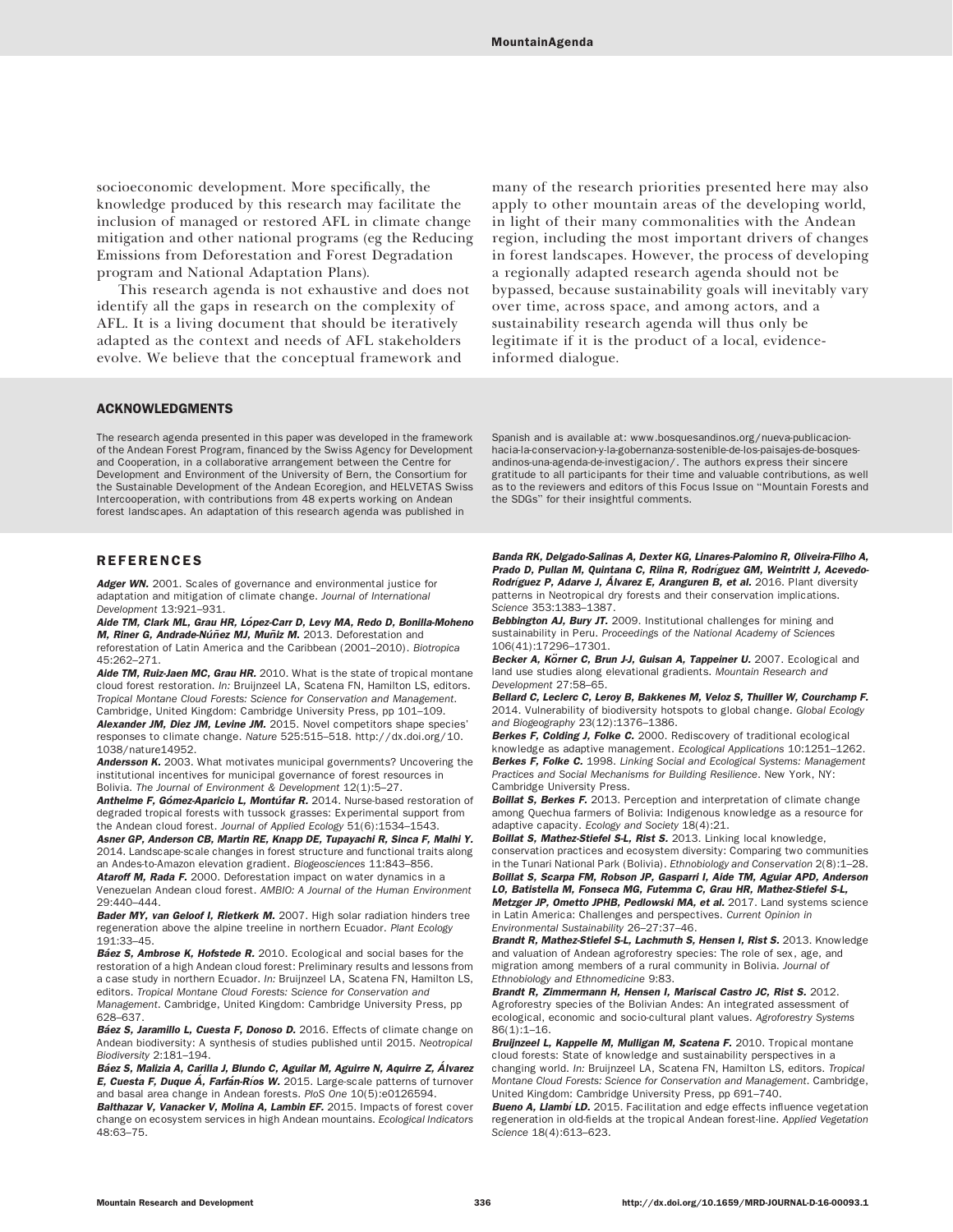Bush MB, Hanselman JA, Hooghiemstra H. 2007. Andean montane forests and climate change. In: Bush M, Flenley J, Gosling W, editors. Tropical Rainforest Responses to Climatic Change. Berlin, Germany: Springer, pp 35–60.

Buytaert W, Cuesta-Camacho F, Tobón C. 2011. Potential impacts of climate change on the environmental services of humid tropical alpine regions. Global Ecology and Biogeography 20(1):19–33.

Buytaert W, Dewulf A, De Bièvre B, Clark J, Hannah DM. 2016. Citizen science for water resources management: Toward polycentric monitoring and

governance? Journal of Water Resources Planning and Management 142(4):1–4. Cárate-Tandalla D, Leuschner C, Homeier J. 2015. Performance of seedlings of a shade-tolerant tropical tree species after moderate addition of N and P. Frontiers in Earth Science 3:75.

Cash D, Adger WN, Berkes F, Garden P, Lebel L, Olsson P, Pritchard L, Young OR. 2006. Scale and cross-scale dynamics: Governance and information in a multilevel world. Ecology and Society 11(2):8.

Celleri R, Feyen J. 2009. The hydrology of tropical Andean ecosystems: Importance, knowledge status, and perspectives. Mountain Research and Development 29:350–355.

Chaudhary A, Burivalova Z, Koh LP, Hellweg S. 2016. Impact of forest management on species richness: Global meta-analysis and economic tradeoffs. Scientific Reports 6:23954.

Chazdon RL, Broadbent EN, Rozendaal DMA, Bongers F, Zambrano AMA, Aide TM, Balvanera P, Becknell JM, Boukili V, Brancalion PHS, Craven D, Almeida-Cortez JS, Cabral GAL, de Jong B, Denslow JS, et al. 2016. Carbon

sequestration potential of second-growth forest regeneration in the Latin American tropics. Science Advances 2(5):e1501639.

Cincotta RP, Wisnewski J, Engelman R. 2000. Human population in the biodiversity hotspots. Nature 404(6781):990–992.

Clark ML, Aide TM, Riner G. 2012. Land change for all municipalities in Latin America and the Caribbean assessed from 250-m MODIS imagery (2001– 2010). Remote Sensing of Environment 126:84–103.

**Connell JH, Slatyer R.** 1977. Mechanisms of succession in natural communities and their role in community stability and organization. American Society of Naturalists 111(982):1119–1144.

Cornell S, Berkhout F, Tuinstra W, Tàbara JD, Jäger J, Chabay I, de Wit B, Langlais R, Mills D, Moll P, Otto IM. 2013. Opening up knowledge systems for better responses to global environmental change. Environmental Science & Policy 28:60–70.

Cuesta F, Peralvo M, Valarezo N. 2009. Los Bosques Montanos de los Andes Tropicales. Quito, Ecuador; Lima, Peru; La Paz, Bolivia: Programa Regional Ecobona-Intercooperation, Agencia Suiza para la Cooperación y el Desarrollo. dos Reis MS, Ladio A, Peroni N. 2014. Landscapes with Araucaria in South America: Evidence for a cultural dimension. Ecology and Society 19(2):43.

Duque A, Stevenson PR, Feeley KJ. 2015. Thermophilization of adult and juvenile tree communities in the northern tropical Andes. Proceedings of the National Academy of Sciences 112(34):10744–10749.

Ebeling J, Yasué M. 2009. The effectiveness of market-based conservation in the tropics: Forest certification in Ecuador and Bolivia. Journal of Environmental Management 90(2):1145–1153.

**Ellis F.** 2000. Rural Livelihoods and Diversity in Developing Countries. Oxford, United Kingdom: Oxford University Press.

Escobedo FJ, Clerici N, Staudhammer CL, Corzo GT. 2015. Socio-ecological dynamics and inequality in Bogotá, Colombia's public urban forests and their ecosystem services. Urban Forestry & Urban Greening 14(4):1040–1053.

Farley KA. 2007. Grasslands to tree plantations: Forest transition in the Andes of Ecuador. Annals of the Association of American Geographers 97:755– 771.

Feeley KJ, Silman MR, Bush M, Farfan W, Garcia Cabrera K, Malhi Y, Meir P, Revilla NS, Raurau Quisiyupanqui MN, Saatchi S. 2011. Upslope migration of Andean trees. Journal of Biogeography 38:783–791.

Fehse J. Hofstede R. Aguirre N. Paladines C. Kooiiman A. Sevink J. 2002. High altitude tropical secondary forests: A competitive carbon sink? Forest Ecology and Management 163(1):9–25.

Garavito NT, Álvarez E, Caro SA, Murakami AA, Blundo C, Espinoza TB, Cuadros MLT, Gaviria J, Gutíerrez N, Jørgensen PM, León B. 2012. Evaluación del estado de conservación de los bosques montanos en los Andes tropicales. Revista Ecosistemas 21(1–2):148–166.

Gibbon A, Silman MR, Malhi Y, Fisher JB, Meir P, Zimmermann M, Dargie GC, Farfan WR, Garcia KC. 2010. Ecosystem carbon storage across the grassland–forest transition in the high Andes of Manu National Park, Peru. Ecosystems 13:1097–1111.

Gómez FFG. 2015. Learning and adaptation as conservation practices in resilient traditional socio-ecological systems: The Elder Brothers of Sierra Nevada de Santa Marta. Revista de Tecnología 12(1):99-109.

Gómez-Ruiz PA, Lindig-Cisneros R, Vargas-Ríos O. 2013. Facilitation among plants: A strategy for the ecological restoration of the high-Andean forest (Bogotá, DC-Colombia). Ecological Engineering 57:267-275.

Gosling WD, Hanselman JA, Christopher K, Valencia BG, Mark BG. 2009. Longterm drivers of change in Polylepis woodland distribution in the central Andes. Journal of Vegetation Science 20:1041–1052.

Grainger A, Obersteiner M. 2011. A framework for structuring the global forest monitoring landscape in the REDD+ era. Environmental Science & Policy 14(2):127–139.

Halliday A, Glaser M. 2011. A management perspective on social ecological systems: A generic system model and its application to a case study from Peru. Human Ecology Review 18(1):1-18.

Harden CP, Hartsig J, Farley KA, Lee J, Bremer LL. 2013. Effects of land-use change on water in Andean paramo grassland soils. Annals of the Association of American Geographers 103:375–384.

Herzog SK, Martínez R, Jørgensen PM, Tiessen H. 2011. Climate Change and Biodiversity in the Tropical Andes. Sao José dos Campos, Brazil: Inter-American Institute for Global Change Research and Scientific Committee on Problems of the Environment.

Hill M. 2013. Adaptive capacity of water governance: Cases from the Alps and the Andes. Mountain Research and Development 33(3):248–259.

Hirsch Hadorn G, Bradley D, Pohl C, Rist S, Wiesmann U. 2006. Implications of transdisciplinarity for sustainability research. Ecological Economics 60(1):119–128.

Hobbs RJ, Arico S, Aronson J, Baron JS, Bridgewater P, Cramer VA, Epstein PR, Ewel JJ, Klink CA, Lugo AE, Norton D, Ojima D, Richardson DM, Sanderson EW, Valladares F, et al. 2006. Novel ecosystems: Theoretical and

management aspects of the new ecological world order. Global Ecology and Biogeography 15:1–7.

Hofstede R, Báez S, Ambrose K, Cueva K. 2010. Biodiversity-based livelihoods in the ceja andina forest zone of northern Ecuador: Multi-stakeholder learning processes for the sustainable use of cloud forest areas. In: Bruijnzeel LA, .<br>Scatena FN, Hamilton LS, editors. Tropical Montane Cloud Forests: Science for Conservation and Management. Cambridge, United Kingdom: Cambridge University Press, pp 644–651.

Hofstede RG, Groenendijk JP, Coppus R, Fehse JC, Sevink J. 2002. Impact of pine plantations on soils and vegetation in the Ecuadorian high Andes. Mountain Research and Development 22:159–167.

Holland MB, Jones KW, Naughton-Treves L, Freire J-L, Morales M, Suárez L. 2017. Titling land to conserve forests: The case of Cuyabeno Reserve in Ecuador. Global Environmental Change 44:27–38.

Homeier J, Báez S, Hertel D, Leuschner C. 2017. Editorial: Tropical forest ecosystem responses to increasing nutrient availability. Frontiers in Earth Science 5:27.

Homeier J, Breckle S-W, Günter S, Rollenbeck RT, Leuschner C. 2010. Tree diversity, forest structure and productivity along altitudinal and topographical gradients in a species-rich Ecuadorian montane rain forest. Biotropica 42:140– 148.

Homeier J, Hertel D, Camenzind T, Cumbicus NL, Maraun M, Martinson GO, Poma LN, Rillig MC, Sandmann D, Scheu S, Veldkamp E, Wilcke W, Wullaert H, Leuschner C. 2012. Tropical Andean forests are highly susceptible to nutrient inputs? Rapid effects of experimental N and P addition to an Ecuadorian montane forest. PLoS ONE 7:e47128.

Homeier J, Werner FA, Gawlik J, Peters T, Diertl K-HJ, Richter M. 2013. Plant diversity and its relevance for the provision of ecosystem services. In: Bendix J, Beck E, Bräuning A, Makeschin F, Mosandl R, Scheu S, Wilcke W, editors. Ecosystem Services, Biodiversity and Environmental Change in a Tropical

Mountain Ecosystem of South Ecuador. Berlin, Germany: Springer, pp 93–106. Huasco WH, Girardin CAJ, Doughty CE, Metcalfe DB, Baca LD, Silva-Espejo JE, Cabrera DG, Aragão LEOC, Davila AR, Marthews TR, Huaraca-Quispe LP, Alzamora-Taype I, Mora LE, Farfán-Rios W, Cabrera KG. 2014. Seasonal production, allocation and cycling of carbon in two mid-elevation tropical montane forest plots in the Peruvian Andes. Plant Ecology & Diversity 7:125-142.

Jerneck A, Olsson L, Ness B, Anderberg S, Baier M, Clark E, Hickler T, Hornborg A, Kronsell A, Lövbrand E, Persson J. 2011. Structuring sustainability science. Sustainability Science 6(1):69-82.

Josse C, Cuesta F, Navarro G, Barrena V, Cabrera E, Chacon-Moreno E, Ferreira W, Peralvo M, Saito J, Tovar A. 2009. Ecosistemas de los Andes del Norte y Centro: Bolivia, Colombia, Ecuador, Peru y Venezuela. Lima, Peru: Consortium for Sustainable Development of the Andean Ecoregion (CONDESAN).

Kessler K, Grytnes J-A, Halloy SRP, Kluge J, Krömer T, León B, Macía MJ, Young KR. 2011. Gradients of plant diversity: Local patterns and processes. In: Herzog SK, Martínez R, Jørgensen PM, Tiessen H, editors. Climate Change and Biodiversity in the Tropical Andes. Montevideo, Uruguay: Inter-American Institute for Global Change Research and Scientific Committee on Problems of the Environment, pp 204–219.

Killeen TJ, Douglas M, Consiglio T, Jørgensen PM, Mejia J. 2007. Dry spots and wet spots in the Andean hotspot. Journal of Biogeography 34(8):1357– 1373.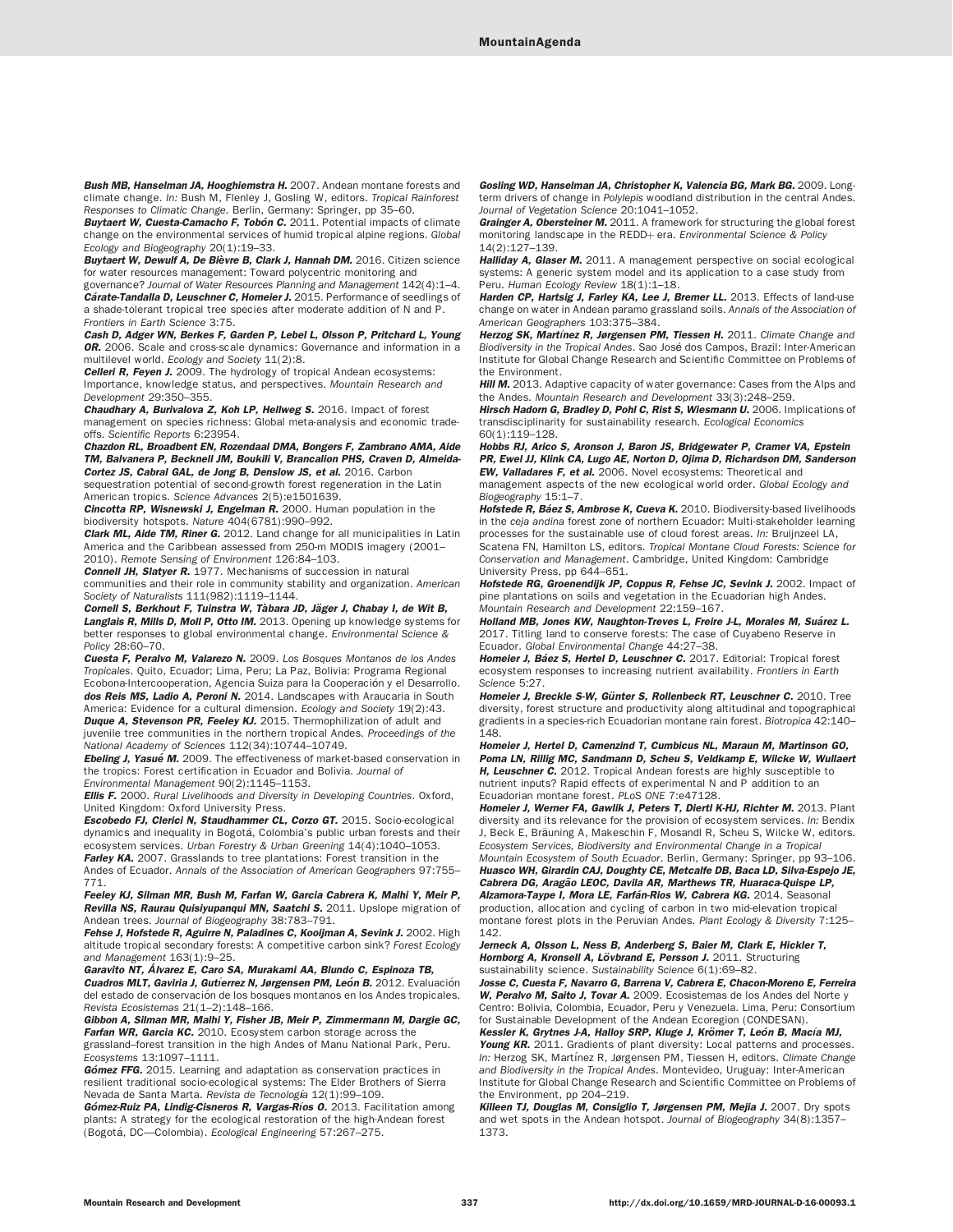Knapp G. 2017. Mountain agriculture for global markets: The case of greenhouse floriculture in Ecuador. Annals of the American Association of Geographers 107(2):511–519.

Körner C. 1998. A re-assessment of high elevation treeline positions and their explanation. Oecologia 115(4):445–459. [http://dx.doi.org/10.1007/](http://dx.doi.org/10.1007/s004420050540) [s004420050540](http://dx.doi.org/10.1007/s004420050540).

Kuecker GD. 2007. Fighting for the forests: Grassroots resistance to mining in northern Ecuador. Latin American Perspectives 34(2):94–107.

Lambin EF, Geist HJ, Lepers E. 2003. Dynamics of land-use and land-cover change in tropical regions. Annual Review of Environment and Resources 28(1):205–241.

Lauer W. 1993. Human development and environment in the Andes: A geoecological overview. Mountain Research and Development 13(2):157–166. Lemos M, Agrawal A. 2006. Environmental governance. Annual Review of Environment and Resources 31:297–325.

Lerner AM, Rudel TK, Schneider LC, McGroddy M, Burbano DV, Mena CF. 2015. The spontaneous emergence of silvo-pastoral landscapes in the Ecuadorian Amazon: Patterns and processes. Regional Environmental Change 15:1421–1431.

Linares-Palomino R, Oliveira-Filho AT, Pennington RT. 2011. Neotropical seasonally dry forests: Diversity, endemism, and biogeography of woody plants. In: Dirzo R, Young HS, Mooney HA, Ceballos G, editors. Seasonally Dry Tropical Forests: Ecology and Conservation. Washington, DC: Island Press and Center for Resource Economics, pp 3–21.

Liu J, Dietz T, Carpenter SR, Alberti M, Folke C, Moran E, Pell AN, Deadman P, Kratz T, Lubchenco J, Ostrom E, Ouyang Z, Provencher W, Redman CL, **Schneider SH.** 2007. Complexity of coupled human and natural systems. Science 317:1513–1516.

Llambí LD, Puentes Aguilar J, García-Núñez C. 2013. Spatial relations and population structure of a dominant tree along a treeline ecotone in the tropical Andes: Interactions at gradient and plant-neighbourhood scales. Plant Ecology & Diversity 6:343–353.

Llambí LD, Smith J, Pereira N, Pereira AC, Valero F, Monasterio M, Dávila MV. 2005. Participatory planning for biodiversity conservation in the high tropical Andes: Are farmers interested? Mountain Research and Development 25(3):200–205.

Locatelli B, Pavageau C, Pramova E, Di Gregorio M. 2015. Integrating climate change mitigation and adaptation in agriculture and forestry: Opportunities and trade-offs. Wiley Interdisciplinary Reviews: Climate Change 6(6):585–598. <http://dx.doi.org/10.1002/wcc.357>.

López-Rodríguez MD. 2016. Science-Policy Interfaces in the Area of Environmental Governance: Empirical Tests for its Methodological Development [PhD thesis]. Almeria, Spain: University of Almeria.

Lutz DA, Powell RL, Silman MR. 2013. Four decades of Andean timberline migration and implications for biodiversity loss with climate change. PLoS ONE 8(9):e74496.

Mach KJ, Planton S, von Stechow C, editors. 2014. Annex II: Glossary. In: Pachauri RK, Meyer LA, editors. Climate Change 2014: Synthesis Report. Contribution of Working Groups I, II and III to the Fifth Assessment Report of the Intergovernmental Panel on Climate Change. Geneva, Switzerland: Intergovernmental Panel on Climate Change, pp 117–130.

Malhi Y, Silman M, Salinas N, Bush M, Meir P, Saatchi S. 2010. Introduction: Elevation gradients in the tropics: Laboratories for ecosystem ecology and global change research. Global Change Biology 16:3171–3175.

Malizia A, Easdale TA, Grau HR. 2013. Rapid structural and compositional change in an old-growth subtropical forest: Using plant traits to identify probable drivers. PLoS ONE 8:e73546.

Martinez-Alier J, Anguelovski I, Bond P, Del Bene D, Demaria F, Gerber J-F, Greyl L, Haas W, Healy H, Marín-Burgos V. 2014. Between activism and science: Grassroots concepts for sustainability coined by environmental justice organizations. Journal of Political Ecology 21(1):19-60. Mathez-Stiefel S-L, Ayquipa-Valenzuela J, Corrales-Quispe R, Rosales-Richard

L, Valdivia-Díaz M. 2016. Identifying gender-sensitive agroforestry options: Methodological considerations from the field. Mountain Research and Development 36(4):417–430.

Mathez-Stiefel S-L, Peralvo M, Báez S. 2017. Hacia la conservación y la gobernanza sostenible de los paisajes de bosques andinos: Una agenda de investigación. Quito, Ecuador: Programa Bosques Andinos de la Agencia Suiza para el Desarrollo y la Cooperación.

Mathez-Stiefel S-L, Wymann von Dach S, Zimmermann A, Hurni H, Molden D. 2016. A mountain journal contributes to achieving Future Earth's vision. Poster presented by Mountain Research and Development at the Mountain Futures Conference, Kunming, China, 1–4 April 2016. [https://boris.unibe.](https://boris.unibe.ch/id/eprint/102023) [ch/id/eprint/102023](https://boris.unibe.ch/id/eprint/102023); accessed on 20 August 2017.

McArthur ED, Sanderson SC. 1999. Ecotones: Introduction, scale, and big sagebrush example. Forest Service Proceedings RMRS-P-11(July):3–8.

McGinnis MD, Ostrom E. 2014. Social-ecological system framework: Initial changes and continuing challenges. Ecology and Society 19(2):30.

Meyer C, Kreft H, Guralnick R, Jetz W. 2015. Global priorities for an effective information basis of biodiversity distributions. Nature Communications 6:8221. Millennium Ecosystem Assessment. 2005. Ecosystems and Human Well-being: Synthesis. Washington, DC: Island Press.

Moss T, Newig J. 2010. Multilevel water governance and problems of scale: Setting the stage for a broader debate. Environmental Management 46(1):1-6. Mulligan M. 2010. Modelling the tropics-wide extent and distribution of cloud forest and cloud forest loss, with implications for conservation priority. In: Bruijnzeel LA, Scatena LF, Hamilton LS, editors. Tropical Montane Cloud Forests: Science for Conservation and Management. Cambridge, United Kingdom: Cambridge University Press, pp 14–38.

Munroe DK, van Berkel DB, Verburg PH, Olson JL. 2013. Alternative trajectories of land abandonment: Causes, consequences and research challenges. Current Opinion in Environmental Sustainability 5:471–476. Murcia C, Guariguata MR, Andrade Á, Andrade GI, Aronson J, Escobar EM,

Etter A, Moreno FH, Ramírez W, Montes E. 2016. Challenges and prospects for scaling-up ecological restoration to meet international commitments: Colombia as a case study. Conservation Letters 9(3):213–220.

Myers N, Mittermeier RA, Mittermeier CG, da Fonseca GAB, Kent J. 2000. Biodiversity hotspots for conservation priorities. Nature 403:853–858. Nadkarni N, Solano R. 2002. Potential effects of climate change on canopy communities in a tropical cloud forest: An experimental approach. Oecologia 131:580–586.

Norris TB. 2014. Bridging the great divide: State, civil society, and "participatory" conservation mapping in a resource extraction zone. Applied Geography 54:262–274.

Orsi F, Geneletti D, Newton AC. 2011. Towards a common set of criteria and indicators to identify forest restoration priorities: An expert panel-based approach. Ecological Indicators 11(2):337–347.

Ortega-Andrade HM, Prieto-Torres DA, Gómez-Lora I, Lizcano DJ. 2015. Ecological and geographical analysis of the distribution of the mountain tapir (Tapirus pinchaque) in Ecuador: Importance of protected areas in future scenarios of global warming. PLoS ONE 10(3):e0121137.

Padilla WR, García HJ. 2016. CIALCO: Alternative marketing channels. In: Bajo J, Escalona MJ, Giroux S, Hoffa-Dąbrowska P, Julián V, Novais P, Sánchez-Pi N, Unland R, Azambuja Silveira R, editors. Highlights of Practical Applications of Scalable Multi-agent Systems. The PAAMS Collection. Proceedings of the International Workshops of PAAMS 2016, Sevilla Spain. Cham, Switzerland: Springer, pp 313–321.

Parraguez Vergara E, Barton JR. 2013. Poverty and dependency in indigenous rural livelihoods: Mapuche experiences in the Andean foothills of Chile. Journal of Agrarian Change 13:234–262.

Parsons JJ. 1982. The northern Andean environment. Mountain Research and Development 2(3):253–262.

Paulson S. 2003. Gendered practices and landscapes in the Andes: The shape of asymmetrical exchanges. Human Organization 62(3):242–254.

Peralvo M, Bustamante M. 2015. CONDESAN: Promoting long-term monitoring at different scales to support natural resource governance in the Andean countries. Mountain Research and Development 35(1):90–92.

Peralvo M, Cuesta F. 2014. Conversión de ecosistemas altoandinos: Vínculos entre patrones y procesos a múltiples escalas. In: Cuesta F, Sevink J, Llambí LD, De Bièvre B, Posner J, editors. Avances en Investigación para la

Conservación de los Páramos Andinos. Lima, Peru: Consortium for the Sustainable Development of the Andean Ecoregion, pp 325–351. Pohl C, Krütli P, Stauffacher M. 2017. Ten reflective steps for rendering

research societally relevant. GAIA—Ecological Perspectives for Science and Society 26(1):43-51.

Ponce-Reyes R, Nicholson E, Baxter PWJ, Fuller RA, Possingham H. 2013. Extinction risk in cloud forest fragments under climate change and habitat loss. Diversity and Distributions 19:518–529.

Postigo JC. 2014. Perception and resilience of Andean populations facing climate change. Journal of Ethnobiology 34(3):383–400.

Postigo JC, Young KR, Crews KA. 2008. Change and continuity in a pastoralist community in the high Peruvian Andes. Human Ecology 36(4):535–551. Quintero M, Wunder S, Estrada RD. 2009. For services rendered? Modeling

hydrology and livelihoods in Andean payments for environmental services schemes. Forest Ecology and Management 258(9):1871–1880.

Raboin ML, Posner JL. 2012. Pine or pasture? Estimated costs and benefits of land use change in the Peruvian Andes. Mountain Research and Development 32:158–168.

Reed MS. 2008. Stakeholder participation for environmental management: A literature review. Biological Conservation 141(10):2417–2431.

Rehm EM, Feeley KJ. 2013. Forest patches and the upward migration of timberline in the southern Peruvian Andes. Forest Ecology and Management 305:204–211.